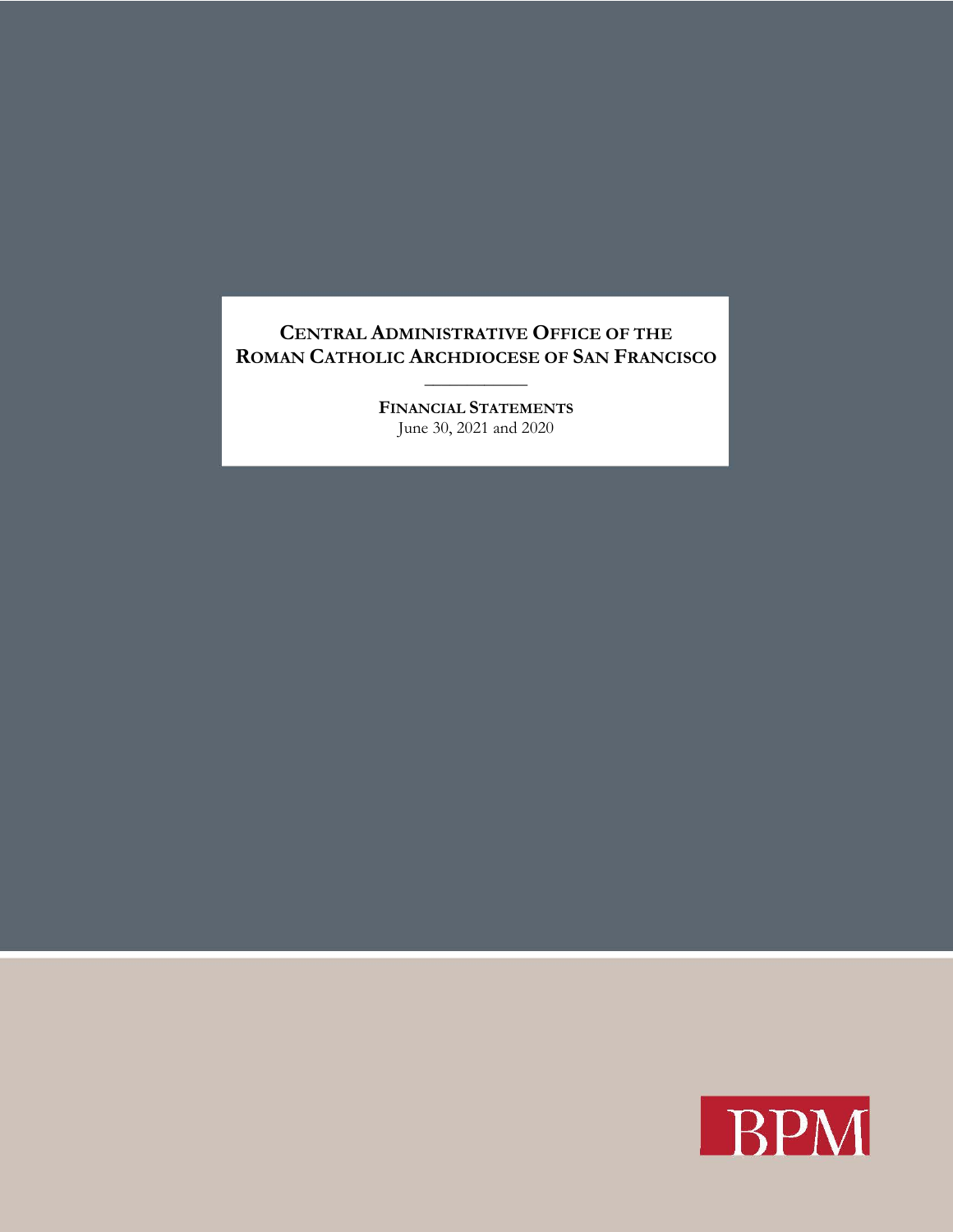|                                   | Page(s)        |
|-----------------------------------|----------------|
| Independent Auditors' Report      | 1              |
| <b>Financial Statements:</b>      |                |
| Statements of Financial Position  | 2              |
| <b>Statements of Activities</b>   | 3              |
| Statements of Functional Expenses | $\overline{4}$ |
| <b>Statements of Cash Flows</b>   | 5              |
| Notes to Financial Statements     | $6 - 30$       |

# **T ABLE OF C ONTENTS**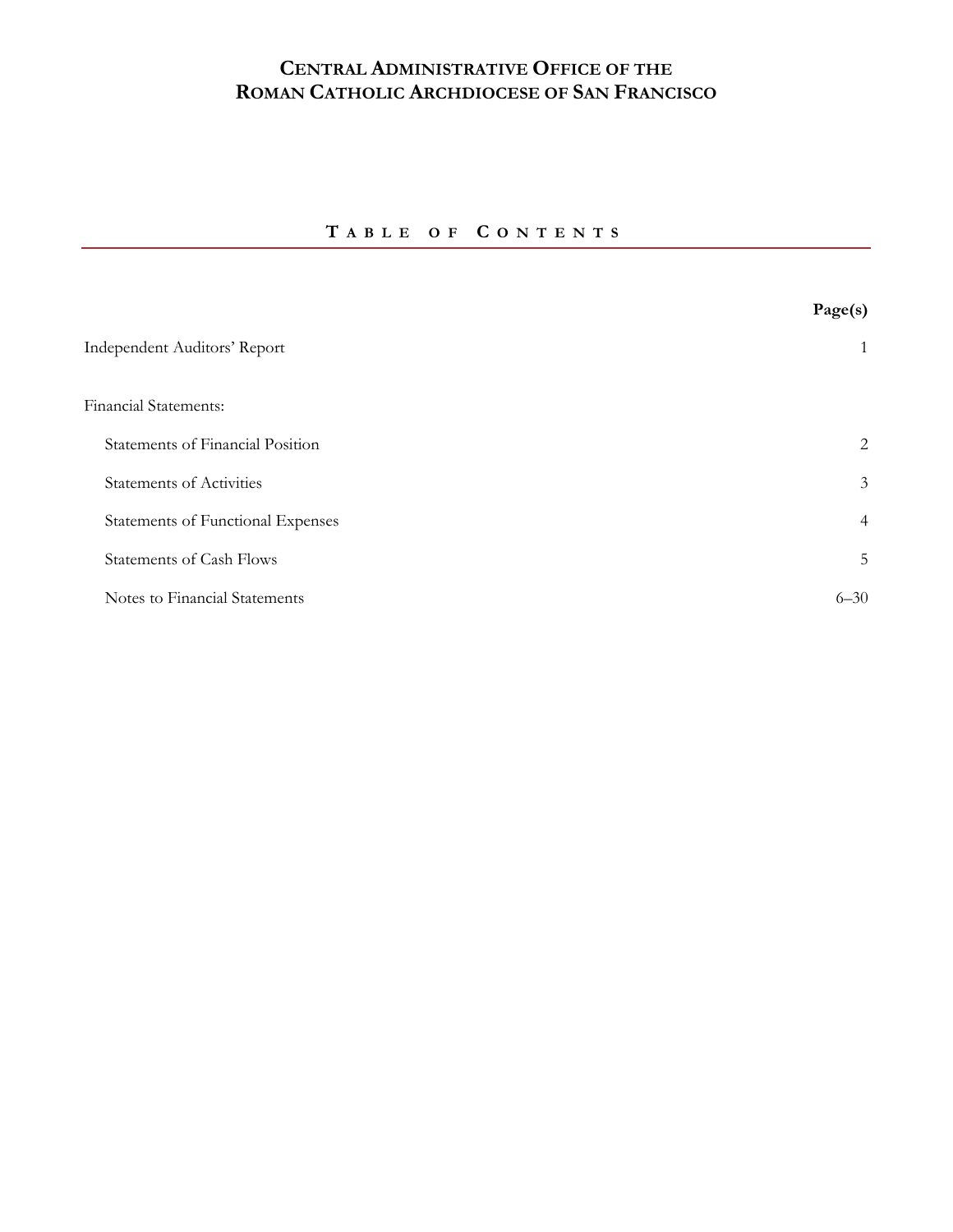

One California Street, Suite 2500, San Francisco, CA 94111 **Phone** 415-421-5757 | **Fax** 415-288-6288 | bpm@bpmcpa.com

# **INDEPENDENT AUDITORS' REPORT**

Most Reverend Salvatore Joseph Cordileone The Roman Catholic Archbishop of San Francisco

We have audited the accompanying financial statements of the Central Administrative Office of the Roman Catholic Archdiocese of San Francisco (the "Chancery"), an operating division of The Roman Catholic Archbishop of San Francisco, a California Corporation Sole, which comprise the statements of financial position as of June 30, 2021 and 2020, and the related statements of activities, functional expenses, and cash flows for the years then ended, and the related notes to the financial statements.

## **Management's Responsibility for the Financial Statements**

Management is responsible for the preparation and fair presentation of these financial statements in accordance with accounting principles generally accepted in the United States of America; this includes the design, implementation, and maintenance of internal control relevant to the preparation and fair presentation of financial statements that are free from material misstatement, whether due to fraud or error.

# **Auditors' Responsibility**

Our responsibility is to express an opinion on these financial statements based on our audits. We conducted our audits in accordance with auditing standards generally accepted in the United States of America. Those standards require that we plan and perform the audit to obtain reasonable assurance about whether the financial statements are free from material misstatement.

An audit involves performing procedures to obtain audit evidence about the amounts and disclosures in the financial statements. The procedures selected depend on the auditor's judgment, including the assessment of the risks of material misstatement of the financial statements, whether due to fraud or error. In making those risk assessments, the auditor considers internal control relevant to the entity's preparation and fair presentation of the financial statements in order to design audit procedures that are appropriate in the circumstances, but not for the purpose of expressing an opinion on the effectiveness of the entity's internal control. Accordingly, we express no such opinion. An audit also includes evaluating the appropriateness of accounting policies used and the reasonableness of significant accounting estimates made by management, as well as evaluating the overall presentation of the financial statements.

We believe that the audit evidence we have obtained is sufficient and appropriate to provide a basis for our audit opinion.

# **Opinion**

In our opinion, the financial statements referred to above present fairly, in all material respects, the financial position of the Central Administrative Office of The Roman Catholic Archbishop of San Francisco as of June 30, 2021 and 2020, and the results of its operations and its cash flows for the years then ended in accordance with accounting principles generally accepted in the United States of America.

BPM

San Francisco, California December 17, 2021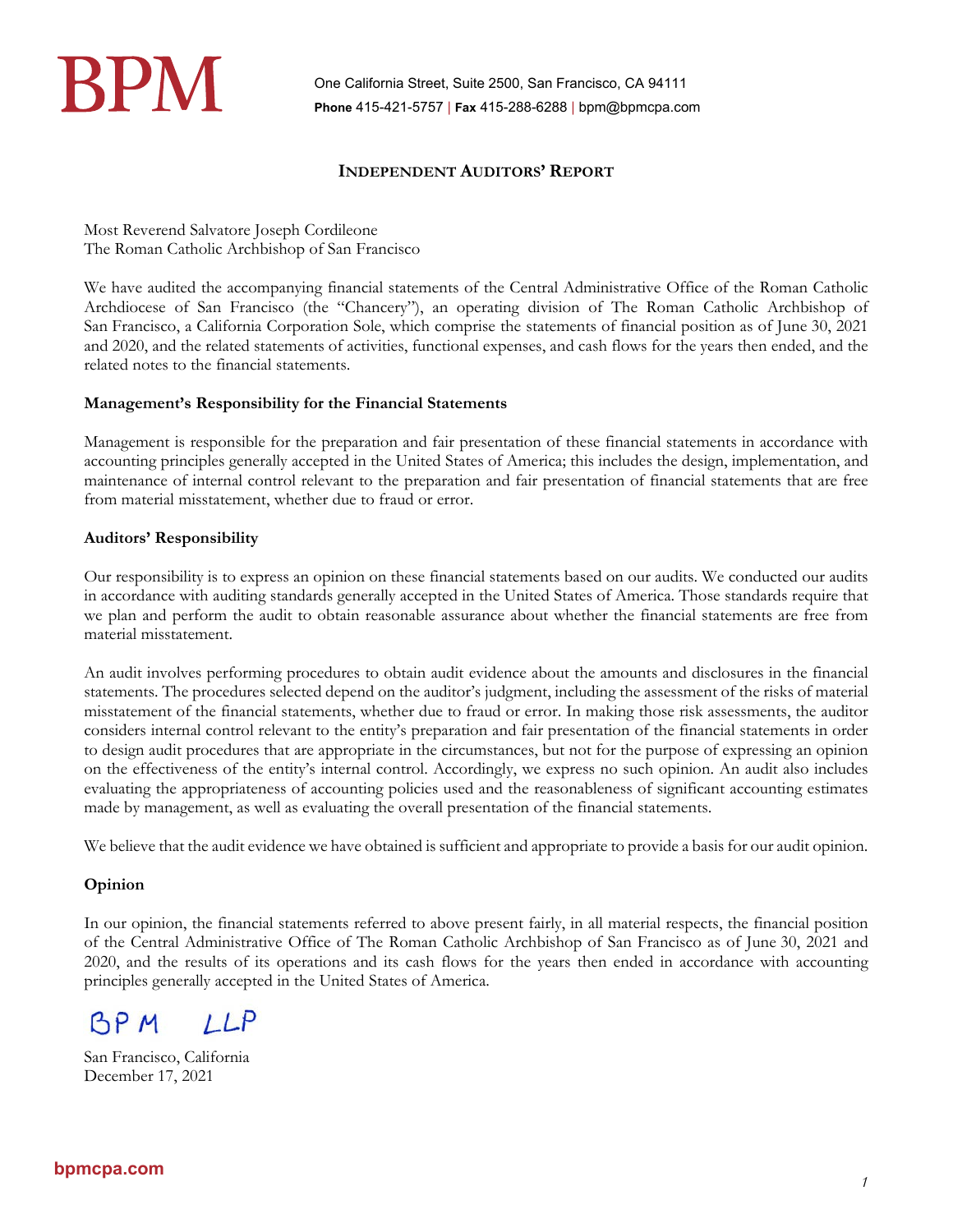# **STATEMENTS OF FINANCIAL POSITION**

As of June 30, 2021 and 2020

|                                                                     | 2021                | 2020               |
|---------------------------------------------------------------------|---------------------|--------------------|
| <b>ASSETS</b>                                                       |                     |                    |
| Cash and cash equivalents                                           | \$<br>128, 130, 296 | 109,906,619<br>S   |
| Time certificates of deposit                                        | 160,000             | 160,000            |
| Investments                                                         | 171,845,596         | 141,407,851        |
| Receivables:                                                        |                     |                    |
| Loans receivable                                                    | 504,741             | 768,983            |
| Pledges and assessments, net                                        | 3,148,113           | 4,060,344          |
| Other receivables, net                                              | 4,997,112           | 4,027,911          |
| Prepaid and other assets                                            | 2,777,941           | 2,484,628          |
| Property, land, and equipment, net                                  | 19,556,979          | 23,785,744         |
| Beneficial interest in Real Property Support Corporation net assets | 333,874             | 333,874            |
| Beneficial interest in a perpetual trust                            | 1,203,213           | 1,005,493          |
| Total assets                                                        | 332, 657, 865       | 287, 941, 447<br>S |
| <b>LIABILITIES AND NET ASSETS</b>                                   |                     |                    |
| Liabilities:                                                        |                     |                    |
| Accounts payable and accrued liabilities                            | \$<br>6,177,132     | \$<br>7,741,897    |
| Deferred lease revenue                                              | 5,697,391           | 5,799,131          |
| Assets held for schools and institutions                            | 59,961,835          | 50,582,701         |
| Equity of others in pooled investments                              | 54,197,018          | 44,647,795         |
| Line of credit - Capital Assets Support Corporation                 | 990,000             | 1,000,000          |
| Note payable - Paycheck Protection Program                          |                     | 1,876,500          |
| Total liabilities                                                   | 127,023,376         | 111,648,024        |
| Commitments and contingencies (Note 23)                             |                     |                    |
| Net assets:                                                         |                     |                    |
| Without donor restrictions:                                         |                     |                    |
| Undesignated                                                        | 30,985,988          | 20,204,624         |
| Investment in property, land, and equipment, and beneficial         |                     |                    |
| interest in Real Property Support Corporation net assets,           |                     |                    |
| net of related note payable                                         | 19,890,853          | 24,119,618         |
| Designated                                                          | 103,574,530         | 88,148,458         |
| Total net assets without donor restrictions                         | 154,451,371         | 132,472,700        |
| With donor restrictions                                             | 51, 183, 118        | 43,820,723         |
| Total net assets                                                    | 205, 634, 489       | 176,293,423        |
| Total liabilities and net assets                                    | \$<br>332,657,865   | 287,941,447        |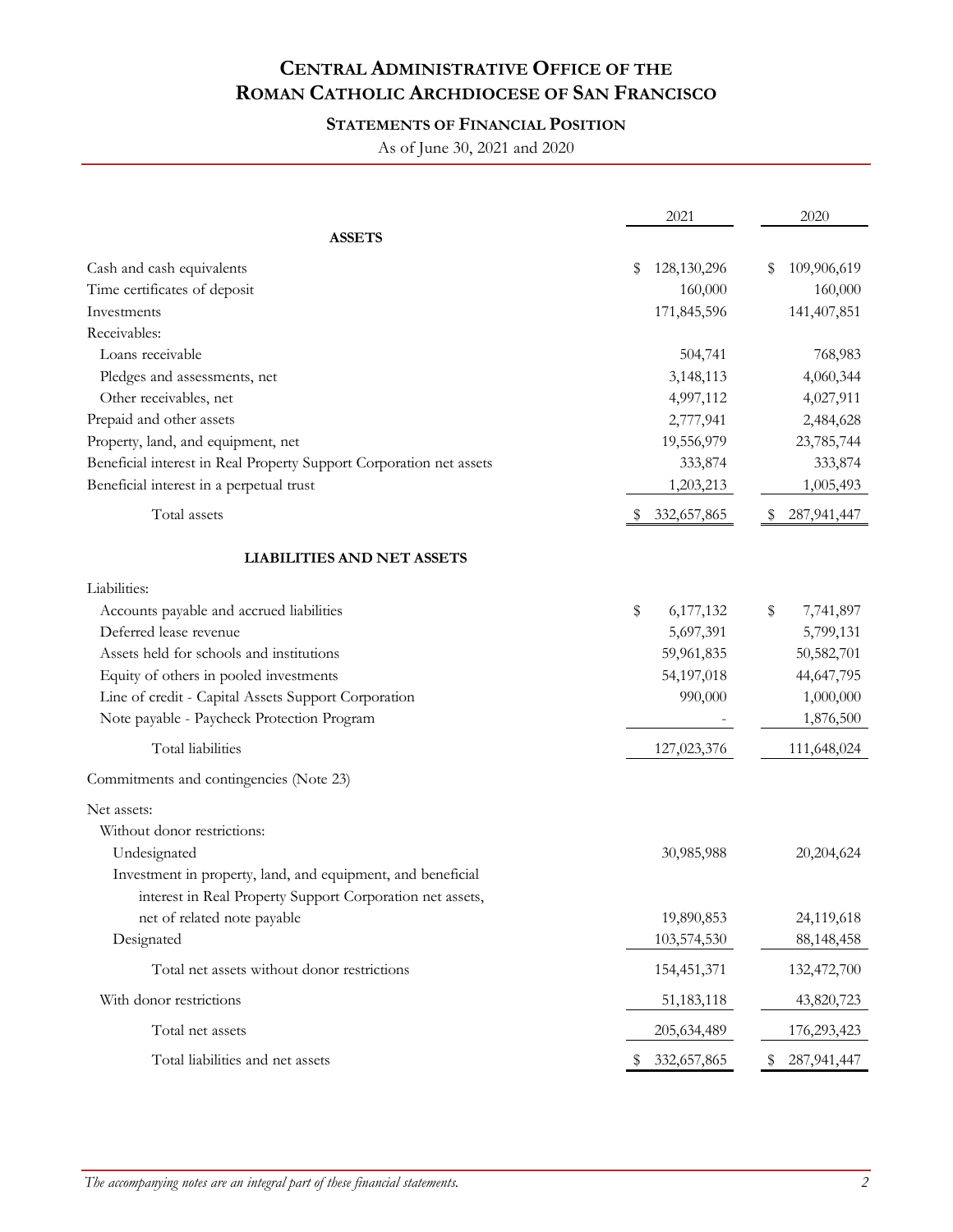### **STATEMENTS OF ACTIVITIES**

For the years ended June 30, 2021 and 2020

|                                                      | 2021              |                    |                  | 2020              |                 |                   |  |
|------------------------------------------------------|-------------------|--------------------|------------------|-------------------|-----------------|-------------------|--|
|                                                      | Without           | With<br>Donor      |                  | Without           | With            |                   |  |
|                                                      | Donor             |                    |                  | Donor             | Donor           |                   |  |
|                                                      | Restrictions      | Restrictions       | Total            | Restrictions      | Restrictions    | Total             |  |
| Revenues:                                            |                   |                    |                  |                   |                 |                   |  |
| Gifts, bequests, and collections                     | \$<br>1,026,228   | \$<br>7,097,470    | \$<br>8,123,698  | \$<br>1,406,019   | 8,524,232<br>\$ | 9,930,251<br>s    |  |
| Fees for services                                    | 4,724,359         |                    | 4,724,359        | 5,057,612         |                 | 5,057,612         |  |
| Investment income, net                               | 19,947,496        | 8,465,729          | 28,413,225       | 1,556,072         | 117,093         | 1,673,165         |  |
| Change in beneficial interest in a perpetual trust   |                   | 197,721            | 197,721          |                   | (18,880)        | (18,880)          |  |
| Insurance                                            | 38,374,547        |                    | 38,374,547       | 39,204,269        |                 | 39,204,269        |  |
| Rental income                                        | 1,946,928         |                    | 1,946,928        | 2,065,761         |                 | 2,065,761         |  |
| Other income                                         | 1,998,690         |                    | 1,998,690        | 1,326,472         |                 | 1,326,472         |  |
| Net assets released from restrictions                | 8,398,525         | (8,398,525)        |                  | 9,458,502         | (9,458,502)     | $\sim$            |  |
| Total revenues                                       | 76,416,773        | 7,362,395          | 83,779,168       | 60,074,707        | (836,057)       | 59,238,650        |  |
| Expenses:                                            |                   |                    |                  |                   |                 |                   |  |
| Insurance                                            | 32,968,787        |                    | 32,968,787       | 34,077,546        |                 | 34,077,546        |  |
| Compensation and benefits                            | 10,133,545        |                    | 10,133,545       | 11,234,998        |                 | 11,234,998        |  |
| Professional fees                                    | 3,074,813         |                    | 3,074,813        | 2,929,783         |                 | 2,929,783         |  |
| Priest retirement benefits                           | 2,864,840         |                    | 2,864,840        | 2,108,849         |                 | 2,108,849         |  |
| Program subsidies                                    | 2,415,943         |                    | 2,415,943        | 3,118,590         |                 | 3,118,590         |  |
| Property costs and depreciation                      | 2,246,408         |                    | 2,246,408        | 2,677,941         |                 | 2,677,941         |  |
| Other operating expenses                             | 1,360,746         |                    | 1,360,746        | 1,757,188         |                 | 1,757,188         |  |
| Office expenses                                      | 678,058           |                    | 678,058          | 923,184           |                 | 923,184           |  |
| Assessments                                          | 328,878           |                    | 328,878          | 299,615           |                 | 299,615           |  |
| Provision for uncollectible accounts                 | 199,497           |                    | 199,497          | 174,407           |                 | 174,407           |  |
| Interest paid to schools and institutions            | 48,004            |                    | 48,004           | 888,503           |                 | 888,503           |  |
| Total expenses                                       | 56,319,519        |                    | 56,319,519       | 60,190,604        |                 | 60,190,604        |  |
| Change in net assets before gains and losses         | 20,097,254        | 7,362,395          | 27,459,649       | (115, 897)        | (836,057)       | (951, 954)        |  |
| Gain from forgiveness of PPP loan                    | 1,876,500         |                    | 1,876,500        |                   |                 |                   |  |
| Gain (loss) on sale of property, land, and equipment | 4,917             |                    | 4,917            | (322, 826)        |                 | (322, 826)        |  |
| Change in net assets                                 | 21,978,671        | 7,362,395          | 29,341,066       | (438, 723)        | (836,057)       | (1,274,780)       |  |
| Net assets, beginning of year                        | 132,472,700       | 43,820,723         | 176,293,423      | 132,911,423       | 44,656,780      | 177,568,203       |  |
| Net assets, end of year                              | 154,451,371<br>s. | 51, 183, 118<br>s. | 205,634,489<br>s | 132,472,700<br>S. | 43,820,723<br>S | 176,293,423<br>S. |  |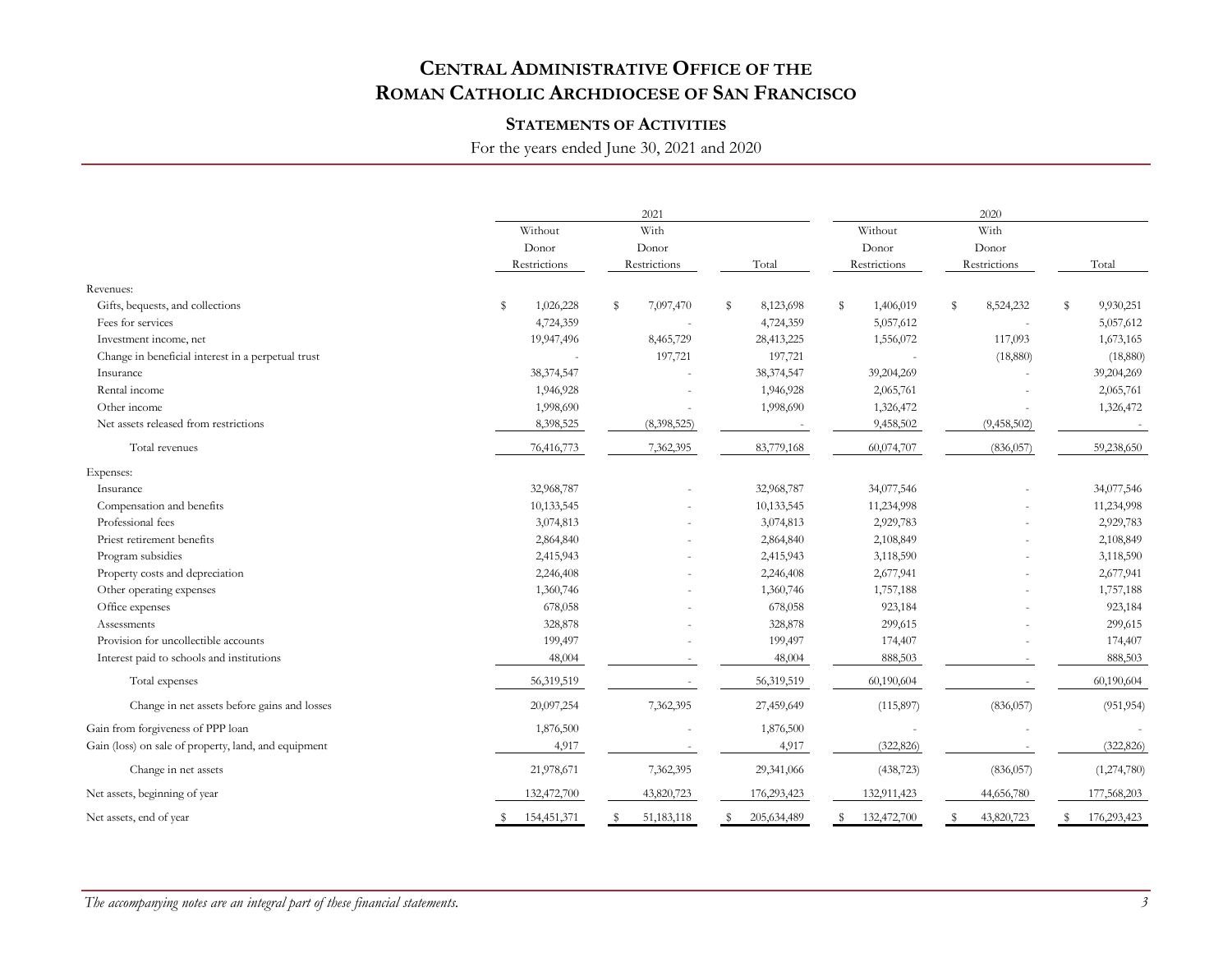# **STATEMENTS OF FUNCTIONAL EXPENSES**

For the years ended June 30, 2021 and 2020

|                                           | 2021             |                                                          |              |                | 2020             |              |                |                |            |                  |
|-------------------------------------------|------------------|----------------------------------------------------------|--------------|----------------|------------------|--------------|----------------|----------------|------------|------------------|
|                                           |                  | <b>Supporting Services</b><br><b>Supporting Services</b> |              |                |                  |              |                |                |            |                  |
|                                           |                  |                                                          |              | Total          |                  |              |                |                | Total      |                  |
|                                           | Program          | General and                                              |              | Supporting     |                  | Program      | General and    |                | Supporting |                  |
|                                           | Services         | Administrative                                           | Development  | Services       | Total            | Services     | Administrative | Development    | Services   | Total            |
| Expenses:                                 |                  |                                                          |              |                |                  |              |                |                |            |                  |
| Insurance                                 | 32,968,787<br>\$ | s                                                        | \$           | S<br>$\sim$    | 32,968,787<br>S  | \$34,077,546 | S<br>$\sim$    | S<br>٠.        | $\sim$     | 34,077,546<br>S. |
| Compensation and benefits                 | 7,207,451        | 2,381,282                                                | 544,812      | 2,926,094      | 10,133,545       | 7,639,915    | 2,977,843      | 617,240        | 3,595,083  | 11,234,998       |
| Professional fees                         | 1,496,493        | 1,561,221                                                | 17,099       | 1,578,320      | 3,074,813        | 1,292,969    | 1,629,864      | 6,950          | 1,636,814  | 2,929,783        |
| Priest retirement benefits                | 2,864,840        |                                                          | $\sim$       | ٠              | 2,864,840        | 2,108,849    | $\blacksquare$ |                |            | 2,108,849        |
| Program subsidies                         | 2,415,844        |                                                          | 99           | 99             | 2,415,943        | 3,099,333    | 3,684          | 15,573         | 19,257     | 3,118,590        |
| Property costs and depreciation           | 789,962          | 1,406,492                                                | 49,954       | 1,456,446      | 2,246,408        | 1,052,373    | 1,575,642      | 49,926         | 1,625,568  | 2,677,941        |
| Other operating expenses                  | 1,162,468        | 39,847                                                   | 158,431      | 198,278        | 1,360,746        | 1,514,287    | 54,841         | 188,060        | 242,901    | 1,757,188        |
| Office expenses                           | 437,613          | 93,187                                                   | 147,258      | 240,445        | 678,058          | 579,030      | 192,793        | 151,361        | 344,154    | 923,184          |
| Assessments                               | 34,831           | 294,047                                                  | $\sim$       | 294,047        | 328,878          | 600          | 299,015        | ٠              | 299,015    | 299,615          |
| Provision for uncollectible accounts      | 199,497          | <b>COL</b>                                               |              | $\sim$         | 199,497          | 174,407      | $\sim$         |                | $\sim$     | 174,407          |
| Interest paid to schools and institutions | 48,004           |                                                          |              |                | 48,004           | 888,503      |                |                |            | 888,503          |
| Total expenses                            | 49,625,790       | 5,776,076                                                | 917,653<br>S | 6,693,729<br>S | 56,319,519<br>£. | \$52,427,812 | 6,733,682      | 1,029,110<br>s | 7,762,792  | 60,190,604<br>S. |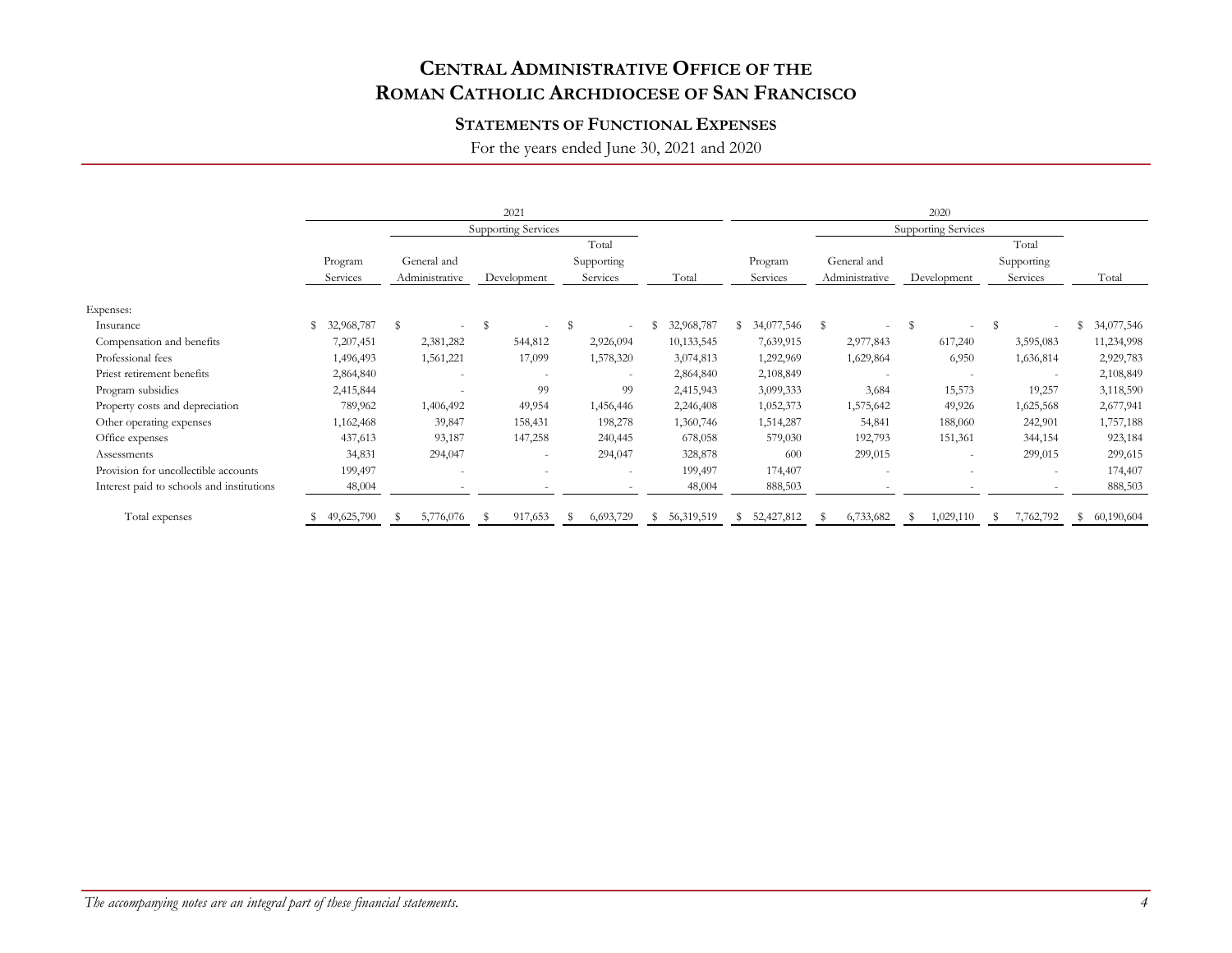# **STATEMENTS OF CASH FLOWS**

the years ended June 30, 2021 and 2020

|                                                                           | 2021             | 2020              |  |
|---------------------------------------------------------------------------|------------------|-------------------|--|
| Cash flows from operating activities:                                     |                  |                   |  |
| Change in net assets                                                      | \$<br>29,341,066 | \$<br>(1,274,780) |  |
| Adjustments to reconcile change in net assets to net cash provided by     |                  |                   |  |
| operating activities:                                                     |                  |                   |  |
| Change in beneficial interest in a perpetual trust                        | (197, 720)       | 18,880            |  |
| Investment income                                                         | (28, 413, 225)   | (1,673,165)       |  |
| Depreciation                                                              | 1,351,590        | 1,722,584         |  |
| Property write-off charged to expense                                     | 77,510           |                   |  |
| Gain (loss) on sale of property, land and equipment                       | (4, 917)         | 322,826           |  |
| Provision for uncollectable accounts                                      | 199,497          | 174,407           |  |
| Forgiveness of PPP loan                                                   | (1,876,500)      |                   |  |
| Change in operating assets and liabilities:                               |                  |                   |  |
| Receivables                                                               | 2,841,015        | (2,716,826)       |  |
| Prepaid and other assets                                                  | (293, 313)       | 254,909           |  |
| Accounts payable and accrued liabilities                                  | (1, 564, 765)    | 3,194,195         |  |
| Deferred lease revenue                                                    | (101,740)        | (101, 739)        |  |
| Net cash provided by (used in) operating activities                       | 1,358,498        | (78, 709)         |  |
| Cash flows from investing activities:                                     |                  |                   |  |
| Purchase of investments                                                   | (103, 802, 073)  | (94, 137, 012)    |  |
| Proceeds from sale of investments                                         | 115,702,857      | 103,587,459       |  |
| Purchase of property, land, and equipment                                 | (48, 233)        | (228, 792)        |  |
| Proceeds from sale of property, land, and equipment                       | 19,575           | 6,344,625         |  |
| Net cash provided by investing activities                                 | 11,872,126       | 15,566,280        |  |
| Cash flows from financing activities:                                     |                  |                   |  |
| Assets held for schools and institutions liability                        | 9,379,134        | (267, 815)        |  |
| Change in equity held for others in pooled investments                    | 9,549,223        | (2,699,109)       |  |
| Investment pool (income) loss on equity of others                         | (13, 925, 304)   | 107,538           |  |
| Proceeds from line of credit - Capital Assets Support Corporation         |                  | 1,000,000         |  |
| Payments on note payable - Capital Assets Support Corporation             | (10,000)         | (3,220,596)       |  |
| Proceeds from note payable - Paycheck Protection Program                  |                  | 1,876,500         |  |
| Net cash provided by (used in) financing activities                       | 4,993,053        | (3,203,482)       |  |
| Net increase in cash and cash equivalents                                 | 18,223,677       | 12,284,089        |  |
| Cash, cash equivalents and time certificate of deposit, beginning of year | 110,066,619      | 97,782,530        |  |
| Cash, cash equivalents and time certificate of deposit, end of year       | 128,290,296<br>S | 110,066,619<br>\$ |  |
| Supplemental disclosure of cash flow information:                         |                  |                   |  |
| Cash paid for interest on deposits and note payable                       | 48,004<br>\$     | \$<br>888,503     |  |
| Noncash disclosures:                                                      |                  |                   |  |
| Reclassification of property to notes receivable                          | 2,833,240<br>S   | Ş                 |  |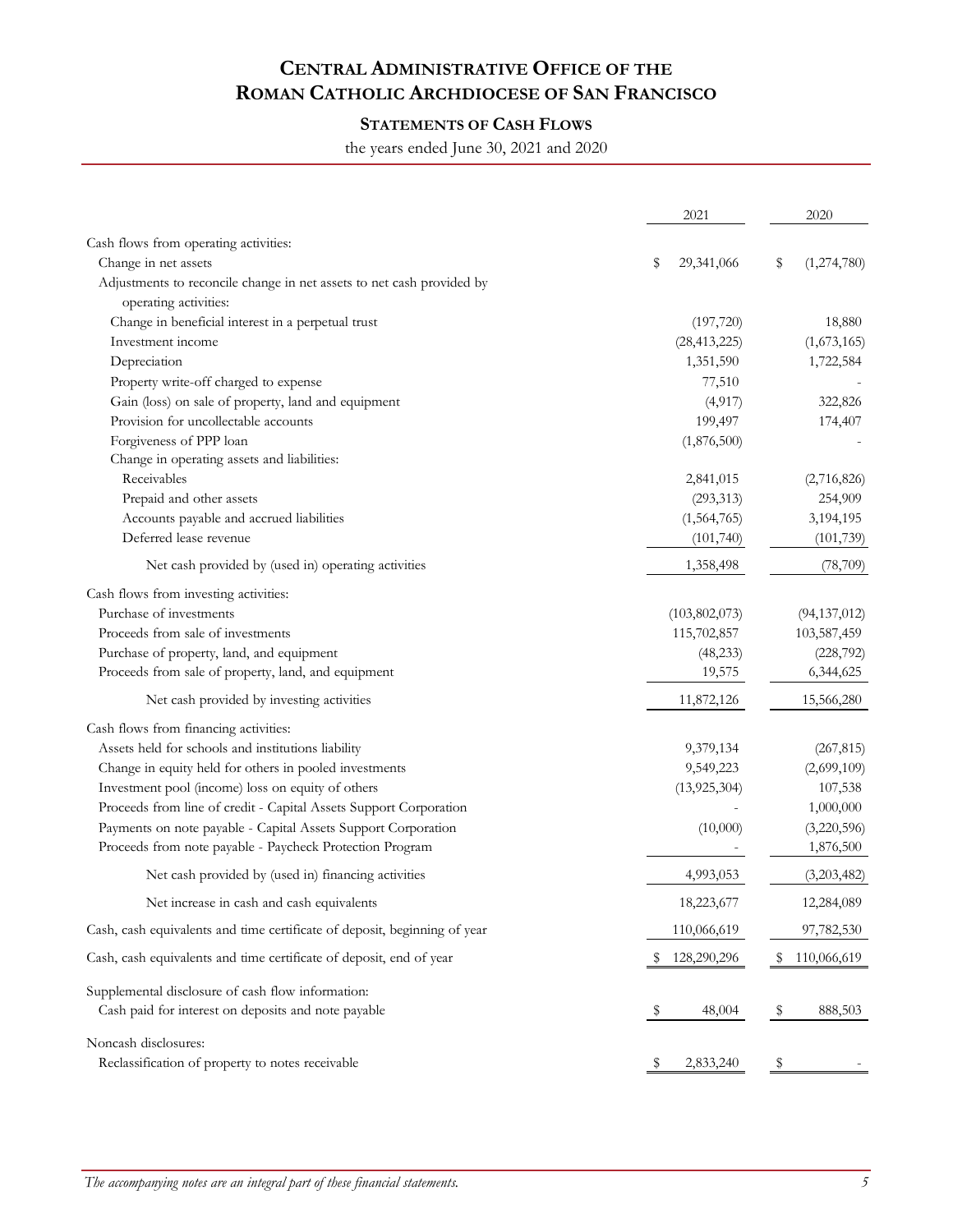## **NOTES TO FINANCIAL STATEMENTS**

June 30, 2021 and 2020

## **1. The Chancery**

The Roman Catholic Archbishop of San Francisco, a California Corporation Sole (the "Corporation Sole"), was incorporated on February 24, 1854. The Corporation Sole operates the Central Administrative Office of the Roman Catholic Archdiocese of San Francisco (the "Chancery"). Other operating divisions of the Corporation Sole include certain parishes, schools, cemeteries, and certain Catholic sites within the Archdiocese such as the Vallombrosa Center.

The accompanying financial statements include only the Chancery and those funds over which the Chancery maintains direct operational control. Such statements do not include any assets or liabilities of the other operating divisions of the Corporation Sole as described above. In addition, the accompanying financial statements do not include, or pertain to, separate and independent corporate entities affiliated with the Corporation Sole that are located within The Roman Catholic Archdiocese of San Francisco (the "Archdiocese").

A significant portion of the Chancery's revenues are derived from assessments obtained from and fees for services provided to parishes, schools and other Archdiocesan institutions, as well as rental income from certain properties. These revenues are expended by the Chancery for the various programs, ministries, and needs of the Chancery. In addition, the Chancery administers the Archdiocesan insurance program and priest and lay employees' supplemental pension plans.

The Chancery office administers funds on behalf of certain institutions, as well as the Chancery, in an investment pool invested with fund managers in separate custodial accounts. The Chancery also administers a Deposit and Loan fund on behalf of high schools and certain institutions. Ownership by specific funds or entities in the investment pool is accounted for on a pooled unit value method based on fair values. Assets held for schools and institutions and equity of others in pooled investments are reflected as liabilities.

# **2. Assignment to Support Corporations**

The Capital Assets Support Corporation ("CASC") and The Archdiocese of San Francisco Parish and School Juridic Persons Real Property Support Corporation ("RPSC"), collectively referred to as the "Support Corporations," are separate and distinct corporations from the Corporation Sole. The Support Corporations have existed since 2008 for the expressed purpose of owning and maintaining certain real properties and capital assets in order for the civil structure of asset ownership to conform closely with Canon law and to support the mission of parishes, schools, and cemeteries that are operated civilly by the Corporation Sole.

To achieve that purpose, in 2008 the Corporation Sole irrevocably and unconditionally assigned, transferred and conveyed rights, title and interest in certain real property to the RPSC. The assignment also affects any real property or improvements thereto as defined by the assignment, including certain real property held by the Chancery (see Note 9).

The Corporation Sole and Support Corporations are financially interrelated organizations; therefore, at the date of transfer of certain real property held by the Chancery, the transfer is treated as an equity transfer and the carrying value of the asset transferred is reclassified as a beneficial interest in the RPSC's net assets (see Note 9).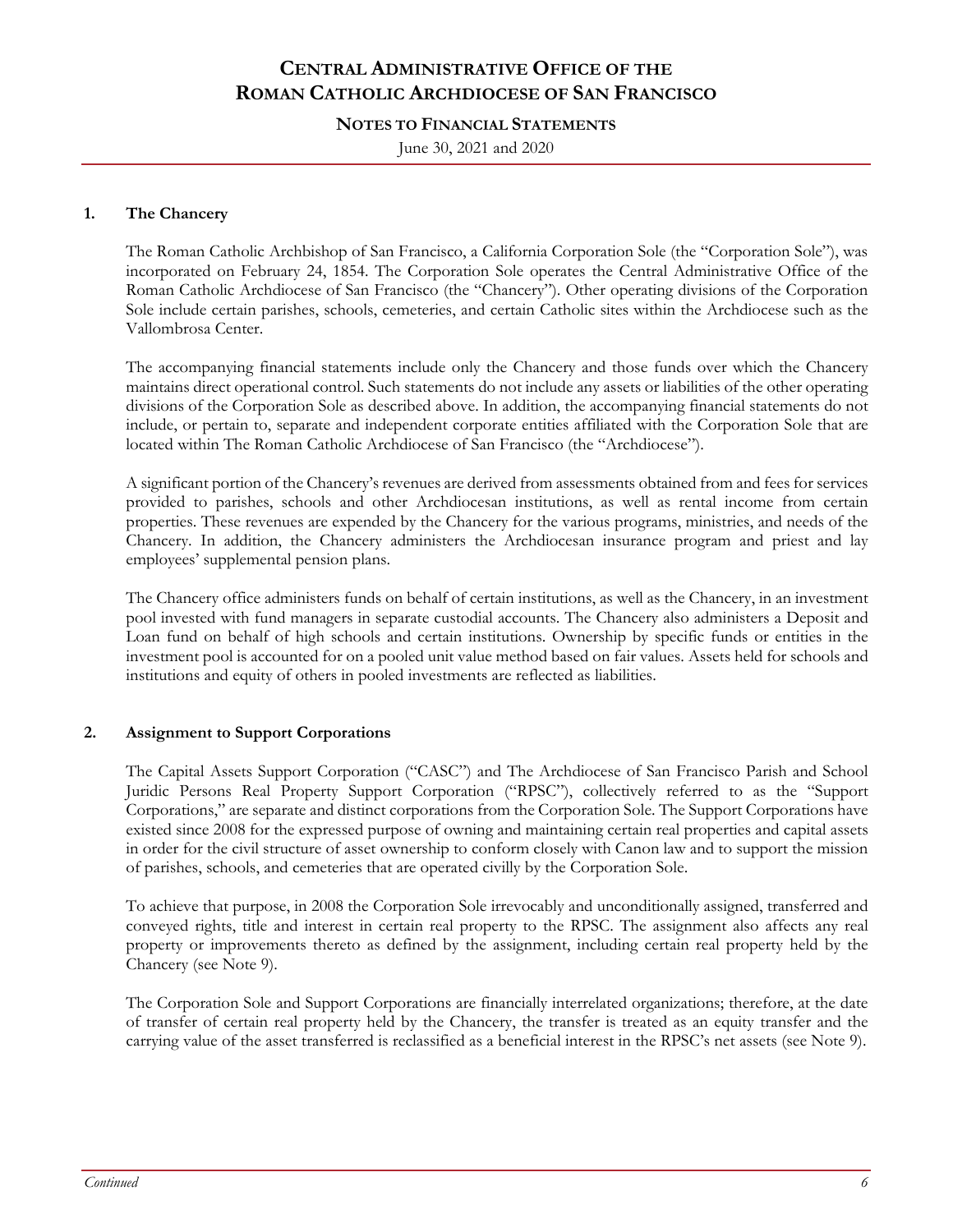**NOTES TO FINANCIAL STATEMENTS**

June 30, 2021 and 2020

# **3. Summary of Significant Accounting Policies**

### **Basis of Presentation**

The accounts of the Chancery are maintained in accordance with accounting principles generally accepted in the United States of America ("U.S. GAAP") and the principles of fund accounting. This is the procedure by which resources for various purposes are classified for accounting purposes into funds in accordance with specified activities or objectives. For financial statement purposes, all financial transactions are reported by class of net assets as prescribed for not-for-profit entities. The following is a description of the classes of net assets included in the financial statements.

## **Net Assets without Donor Restrictions**

Net assets without donor restriction consist of all resources of the Chancery that have not been restricted by a donor. Certain unrestricted resources have been internally designated for specific purposes.

## **Net Assets without Donor Restrictions - Designated**

Designated net assets consist of amounts set aside to supplement the various operations carried on by the Chancery (see Note 15).

### **Net Assets with Donor Restrictions**

Net assets with donor restrictions are those assets subject to donor-imposed restrictions. Some donor-imposed restrictions are temporary in nature, such as those that will be met by the passage of time or other events specified by the donor. Other donor-imposed restrictions are perpetual in nature, where the donor stipulates that resources be maintained in perpetuity. The income and appreciation from such resources, once approved by the Chancery, are available for either general operations or specific programs as specified by the donor. Gifts of long-lived assets and gifts of cash restricted for the acquisition of long-lived assets are recognized as with donor restriction revenue when received and net assets released from restriction when the assets are placed in service. Donor-imposed restrictions are released when a restriction expires, that is, when the stipulated time has elapsed, when the stipulated purpose for which the resource was restricted has been fulfilled, or both.

## **Net Assets with Donor Restrictions - Endowments**

Endowment net assets consist of assets which use has been restricted for investment in perpetuity as donorrestricted endowments. The income from endowments is available for either general operations or specific programs as specified by the donor.

Management has interpreted the State of California's enacted version of the Uniform Prudent Management of Institutional Funds Act ("UPMIFA") as requiring the preservation of the fair value of the original gift as of the date donated for the donor-restricted endowment funds absent explicit donor stipulations to the contrary. As a result, the Chancery's net assets with donor restrictions consist of the fair value of the original gifts as of the date donated to the donor-restricted endowment.

# **Accrual Basis**

The financial statements of the Chancery have been prepared on the accrual basis of accounting.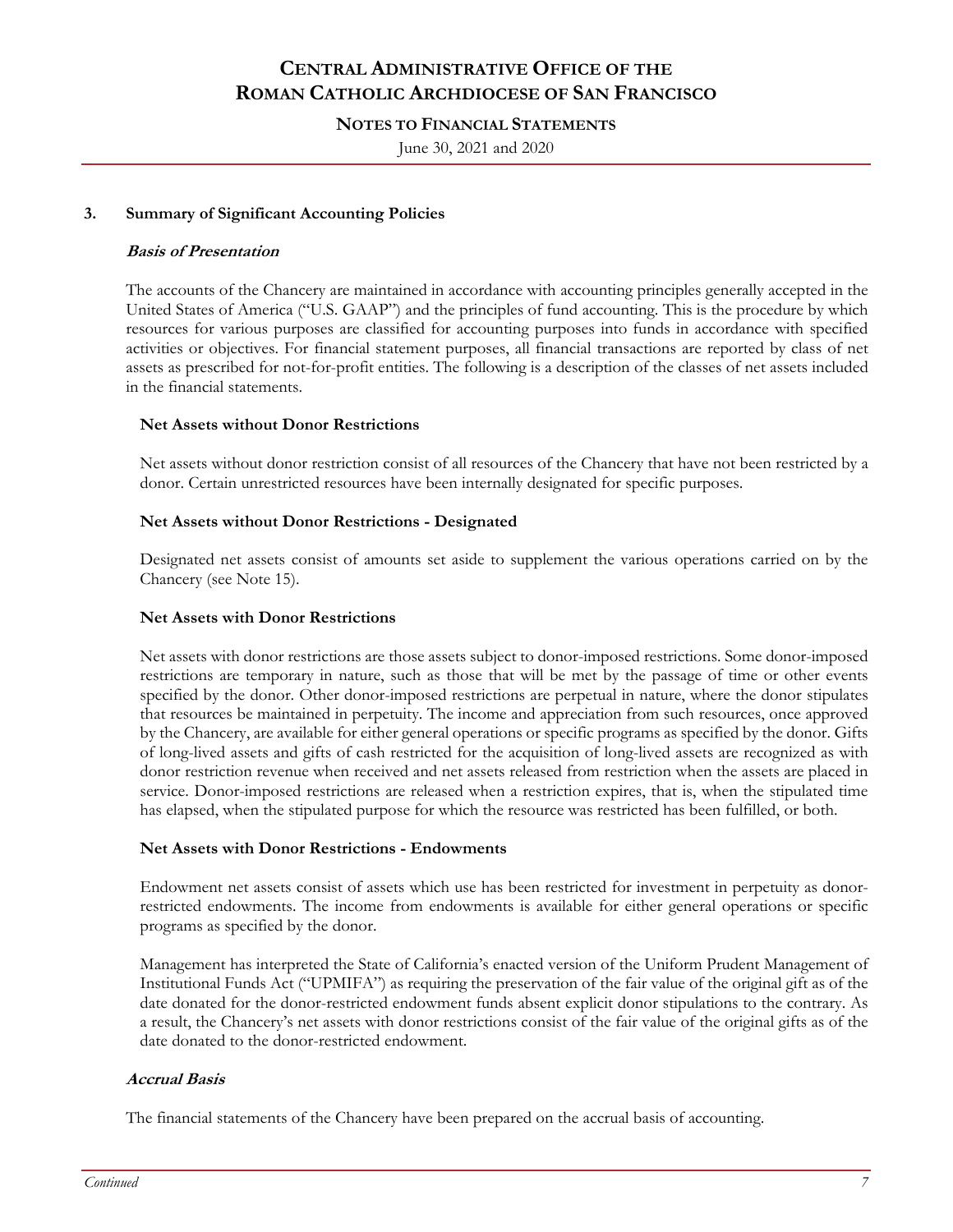**NOTES TO FINANCIAL STATEMENTS**

June 30, 2021 and 2020

## **3. Summary of Significant Accounting Policies**, continued

## **Cash and Cash Equivalents**

For the purposes of these financial statements, cash and cash equivalents are considered to be cash on hand, bank deposits, money market funds, and certain mutual funds, which are highly liquid. Cash and cash equivalents include certain funds that have been internally designated by the Chancery (see Note 5).

## **Concentration of Credit Risk**

Financial instruments that potentially subject the Chancery to concentrations of credit risk consist principally of cash and cash equivalents and time certificates of deposit. Such balances with any one institution may, at times, be in excess of federally insured limits. Risks associated with cash and cash equivalents and time certificates of deposit are mitigated by banking with credit-worthy institutions. The Chancery has not experienced any losses in such accounts and believes it is not exposed to any significant credit risk.

Investments, in general, are exposed to various risks, such as interest rate, credit, and overall market volatility. To address the risk of investments, the Chancery maintains a diversified portfolio, subject to an investment policy that sets out performance criteria, investment guidelines, and asset allocation guideline, and requires review of the investment performance. Investments are managed by multiple investment managers, who have responsibility for investing the funds in various investment classes. This entire process is actively overseen by the Investment Committee of the Archdiocese of San Francisco. Investments are secured up to a limit set by the Securities Investor Protection Corporation ("SIPC"). As of June 30, 2021 and 2020, the Chancery held investments in excess of the SIPC insurance limits.

# **Investments**

Investments in equity securities and in debt securities are reported at fair value, with current period recognition of increases or decreases in fair value shown in the statements of activities. Investments also include cash and cash equivalents held by investment custodians. Investment income recorded on the statements of activities includes interest and dividend income, as well as realized and unrealized gains and losses. Investments are held in markets which at times are volatile and can result in significant temporary unrealized gains or losses.

#### **Receivables**

Receivables consist of loans, notes, accounts and other non-trade receivables and assessments receivable from schools and other archdiocesan institutions. Credit is extended based upon the evaluation of the entity's financial condition and other factors and, generally, collateral is not required, except in certain isolated cases where property is sold involving a note receivable and a deed of trust is obtained. Loans and notes receivable have variable maturity dates and are generally due in accordance with scheduled payments. The allowance for doubtful accounts and loan losses are determined based on a consideration of a number of factors, including the Chancery's previous loss history, the entity's previous payment history, financial condition and ability to pay, and the condition of the general economy. The Chancery writes off accounts receivable, loans, and notes receivable to the allowance when they are determined to be uncollectible. The Chancery determined an allowance for doubtful accounts based on credit-worthiness and collectability of its loans. Payments subsequently received on accounts, loans, and notes previously written off are credited to the bad debt provision.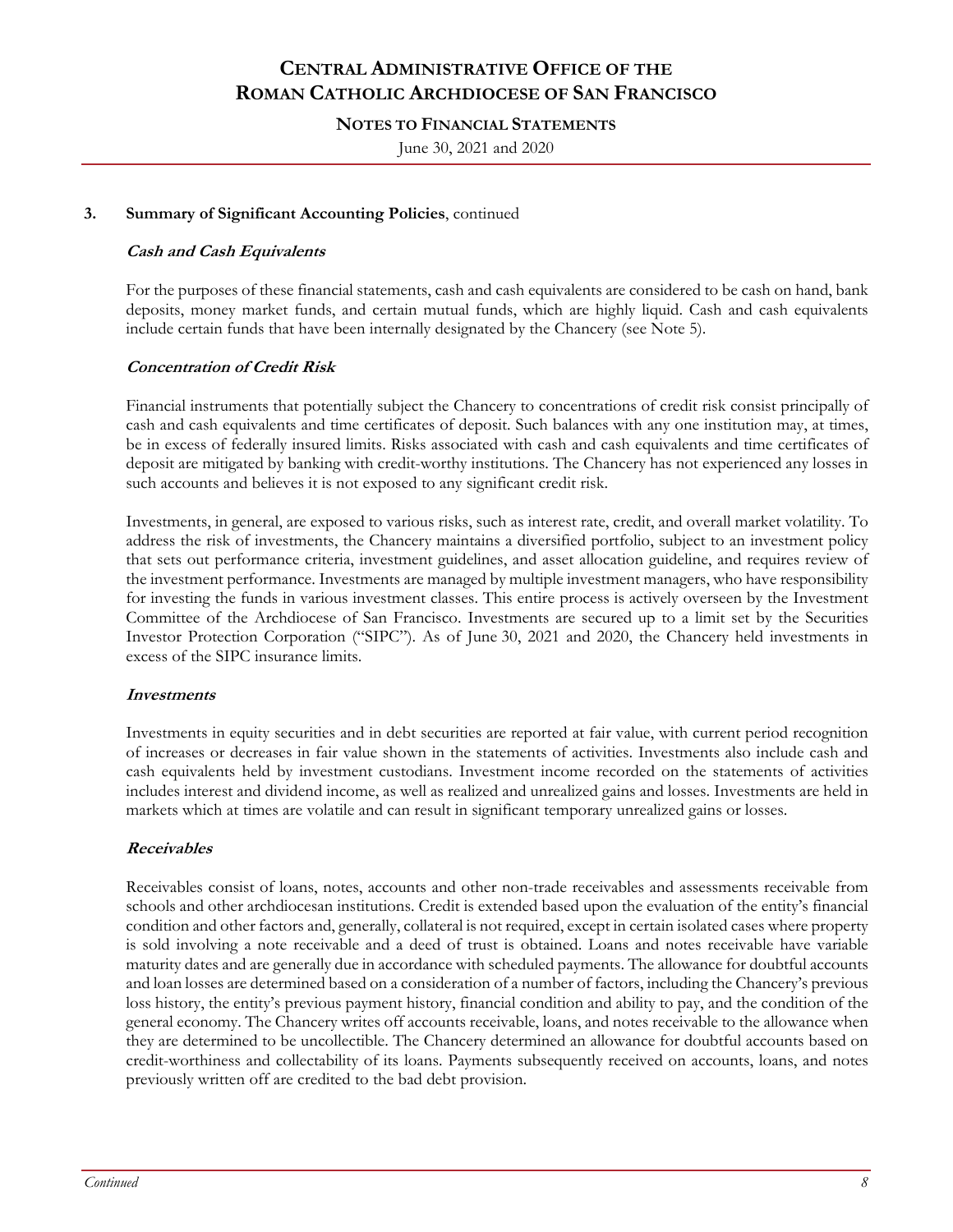#### **NOTES TO FINANCIAL STATEMENTS**

June 30, 2021 and 2020

### **3. Summary of Significant Accounting Policies**, continued

#### **Receivables**, continued

Interest accrues on loans and notes receivable monthly in accordance with the applicable interest rates. Interest accruals are discontinued when it is determined that a specific allowance is required against a loan or note. Interest income is subsequently recognized on such loans, or a note, only to the extent cash is subsequently received.

# **Property, Land, and Equipment**

Property, land, and equipment that are legally held in the name of the Corporation Sole, which are used by the Chancery, are stated at cost if purchased or at fair value, at the date of the gift if donated. Also included are certain properties held by the Chancery for which the Chancery has canonical oversight.

For properties placed in service, depreciation is provided in amounts sufficient to amortize the cost of depreciable assets to operations over their estimated services lives, ranging from 5 to 40 years, using the straight-line method.

## **Canonical Oversight of Closed Parishes and Parish Schools**

The Chancery, on behalf of the Corporation Sole, assumes canonical responsibility for the management of closed parish and school sites, including the management of property, land, and equipment of those sites. Upon the suppression of a parish and/or its related school, if any, as a juridic person, its properties are passed on to the superior juridic person, the Corporation Sole, if no other juridic person has been established or assigned to care for the property.

If the Chancery does not expect to be the ultimate economic beneficiary of the property of closed parishes and schools or bear the risk of loss, it does not record an asset for the related property. If the economic beneficiary is uncertain, the Chancery records an asset and corresponding liability, as an agent, for the related property. If any of those properties have operations, the Chancery will recognize the related operations if it anticipates being the economic beneficiary of the related property. When the Chancery does not record the property of closed parishes and schools, or recognizes the property as an agent, the related operations are recognized and are accounted for by other responsible parties. When the canonical oversight of certain closed parish and school property has been assigned from the Chancery to another juridic person or responsible party, the Chancery recognizes an equity transfer and a corresponding reduction in any related assets and liabilities.

# **Beneficial Interest in Real Property Support Corporation**

A beneficial interest is defined as a future economic benefit of an anticipated future cash flow or service potential. The Chancery has a beneficial interest in the RPSC's net assets (see Note 9) as a result of a transferred asset, the land of a closed parish. The beneficial interest is reported at the book value of the transferred asset at the date of transfer.

# **Deferred Lease Revenue**

Deferred lease revenue consists of a lease payment received from a lessee for rental periods subsequent to the statement of financial position date. The non-cancelable minimum lease payment portion of the deferred lease revenue is recognized on a straight-line basis as rental income over the remaining prepayment period of 56 years.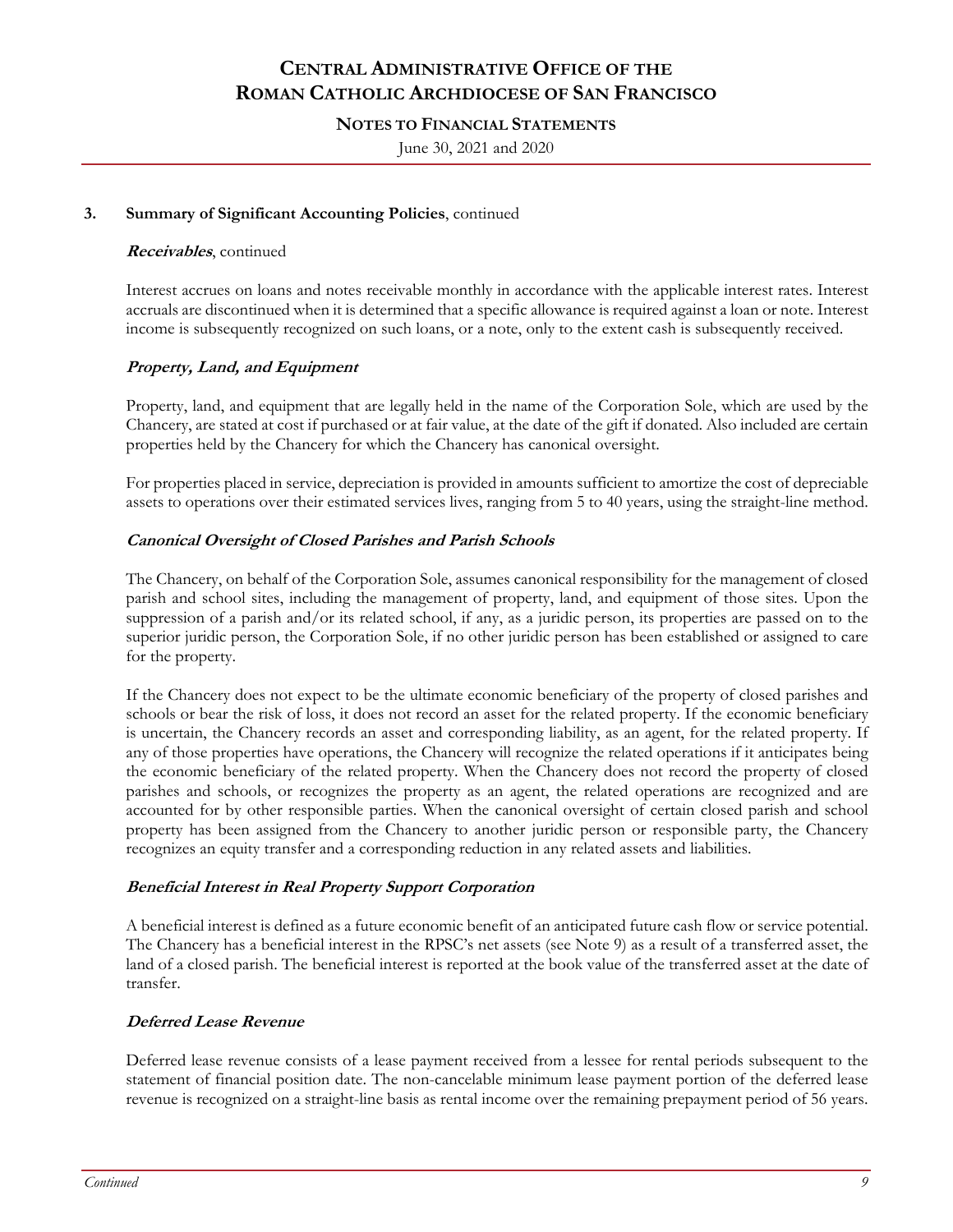**NOTES TO FINANCIAL STATEMENTS**

June 30, 2021 and 2020

## **3. Summary of Significant Accounting Policies**, continued

## **Assets Held for Schools and Institutions (Liability)**

The Chancery holds deposits for schools and institutions for investment purposes and loaned to other schools and institutions. Deposit interest rates averaged 0.10% and 1.75% for of the years ended June 30, 2021 and 2020, respectively.

Also included in the assets held for schools and institutions are proceeds from special collections administered by the United States Conference of Catholic Bishops and other special collections local to the Archdiocese and administered by the Chancery.

## **Revenue Recognition**

## **Gifts, Bequests, and Collections**

The Chancery reports gifts, bequests, and collections as net assets without donor restrictions unless they are received with donor stipulations that limit the use of the donated assets, in which case they are recorded as net assets with donor restriction. The Chancery recognizes all unconditional gifts and promises to give in the period notified, if deemed collectible. The Chancery recognizes conditional gifts once the conditions have met and, as of June 30, 2021 and 2020, the Chancery had not received any conditional gifts.

#### **Fees for Services**

Fees for services are recognized over time as the Chancery satisfies the performance obligation, with the exception of advertising revenue that is recognized at a point in time when the performance obligation is satisfied. Rental income from property leases is recognized on a straight-line basis over the term of the lease. Other income, derived from assessments to other entities, are recognized when assessed.

#### **Insurance**

The Archdiocesan insurance program provides insurance coverage for parishes, schools, and other operating divisions of the Corporation Sole. The program is administered by the Chancery and provides coverage in areas including, but not limited to, general liability, property, crime, fiduciary liability, medical and health, and workers' compensation. Insurance claims are substantially covered by a variety of insurance policies purchased by the Chancery but are also partially covered by self-insured retention levels and deductible limits. Insurance revenues are recognized in the applicable period insurance coverage is provided to parishes, schools, and other operating divisions.

# **Grants Payable**

Grants payable are expensed when the unconditional promise to give is approved by the finance committee of the Archdiocese. Grants are authorized subject to certain restrictions, and failure of the recipients to meet these restrictions may result in cancellations or refunds. Grant refunds are recorded as a reduction of grant expense at the time the grant is refunded to the Foundation. Unconditional grants that are expected to be paid in more than one year are measured at the present value of the estimated future cash flows (see Note 11).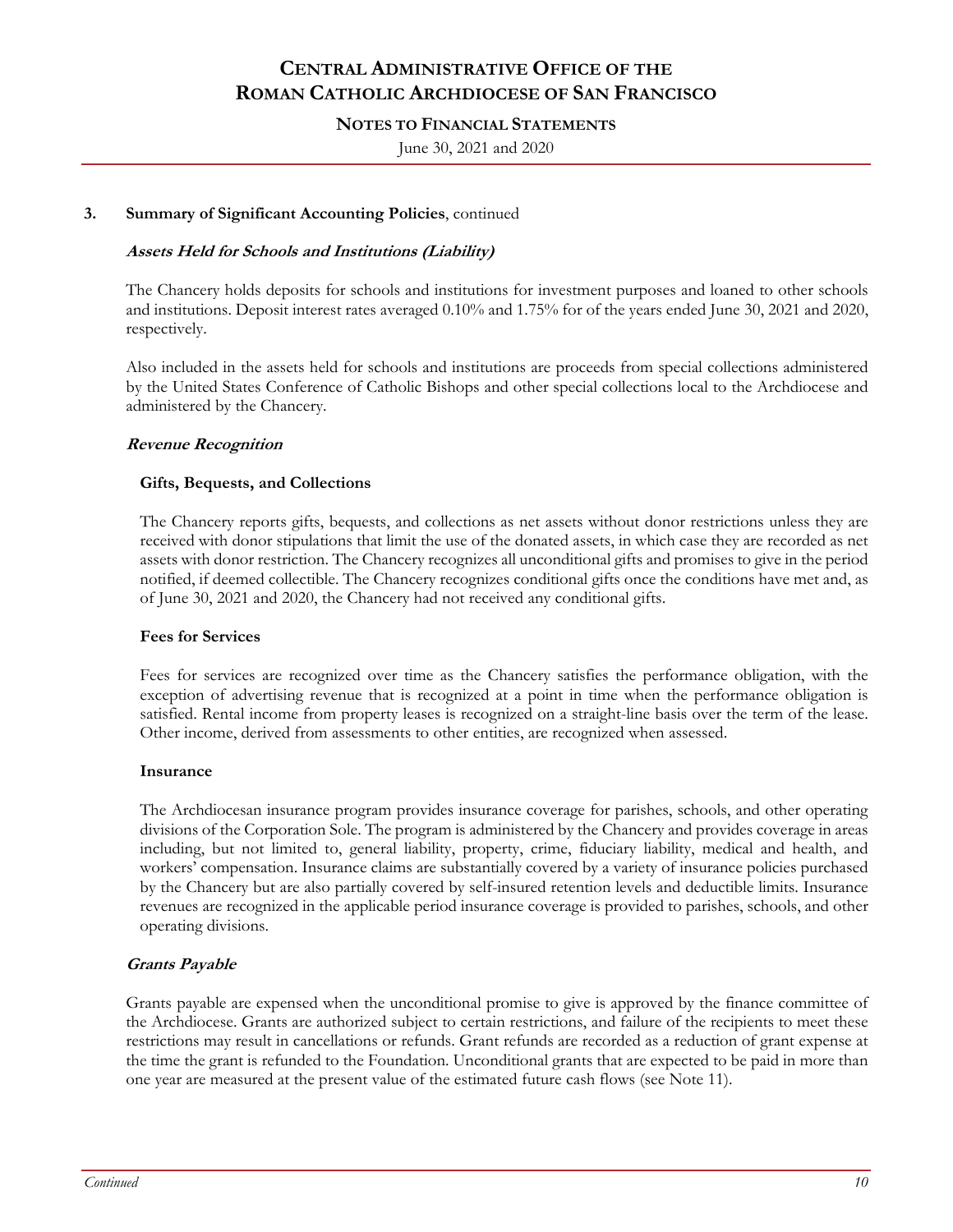#### **NOTES TO FINANCIAL STATEMENTS**

June 30, 2021 and 2020

## **3. Summary of Significant Accounting Policies**, continued

### **Income Taxes**

The Roman Catholic Archbishop of San Francisco is exempt from federal income tax under Section 501(c)(3) of the Internal Revenue Code, as set forth in the Roman Catholic Church's annual group ruling received from the Internal Revenue Service. However, income from activities not related to its tax-exempt purpose may be subject to taxation as unrelated business income. These activities have historically generated losses and the Chancery has accumulated net operating loss carryforwards ("NOLs"). As of June 30, 2020, the most recent tax filing, the Chancery had NOLs of approximately \$61,711. There is no limitation on the use of these NOLs and they will begin to expire in 2031. The Chancery's ability to utilize the NOLs or realize any benefits is uncertain and, therefore, a full valuation allowance has been applied against them.

# **Fair Value Measurements**

The Chancery follows the fair value measurement standards which define fair value as the exchange price that would be received for an asset or paid to transfer a liability in the principal or most advantageous market for the assets or liabilities in an orderly transaction between market participants on the measurement date. Subsequent changes in fair value of these financial assets and liabilities are recognized in the change in net assets when they occur.

The Chancery uses various valuation approaches. A hierarchy has been established for inputs used in measuring fair value that maximizes the use of observable inputs and minimizes the use of unobservable inputs by requiring that the most observable inputs be used when available. Observable inputs are inputs that market participants would use in pricing the asset or liability developed based on market data obtained from sources independent of the Chancery. Unobservable inputs are inputs that reflect the Chancery's assumptions about what market participants would use in pricing the asset or liability developed based on the best information available in the circumstances. There have been no changes in valuation techniques for the years ended June 30, 2021 and 2020.

The Chancery's financial assets and liabilities measured at fair value on a recurring basis are categorized according to the fair value hierarchy consisting of the following three levels:

*Level 1* – Valuation inputs are obtained from real-time quotes for transactions in active exchange markets involving identical assets and liabilities.

*Level 2* – Valuation inputs are obtained from readily-available pricing sources for comparable instruments.

*Level 3* – Valuation inputs are obtained without observable market value and require a high level of judgment to determine the fair value.

The categorization within the valuation hierarchy is based upon the lowest level of input that is significant to the fair value measurement.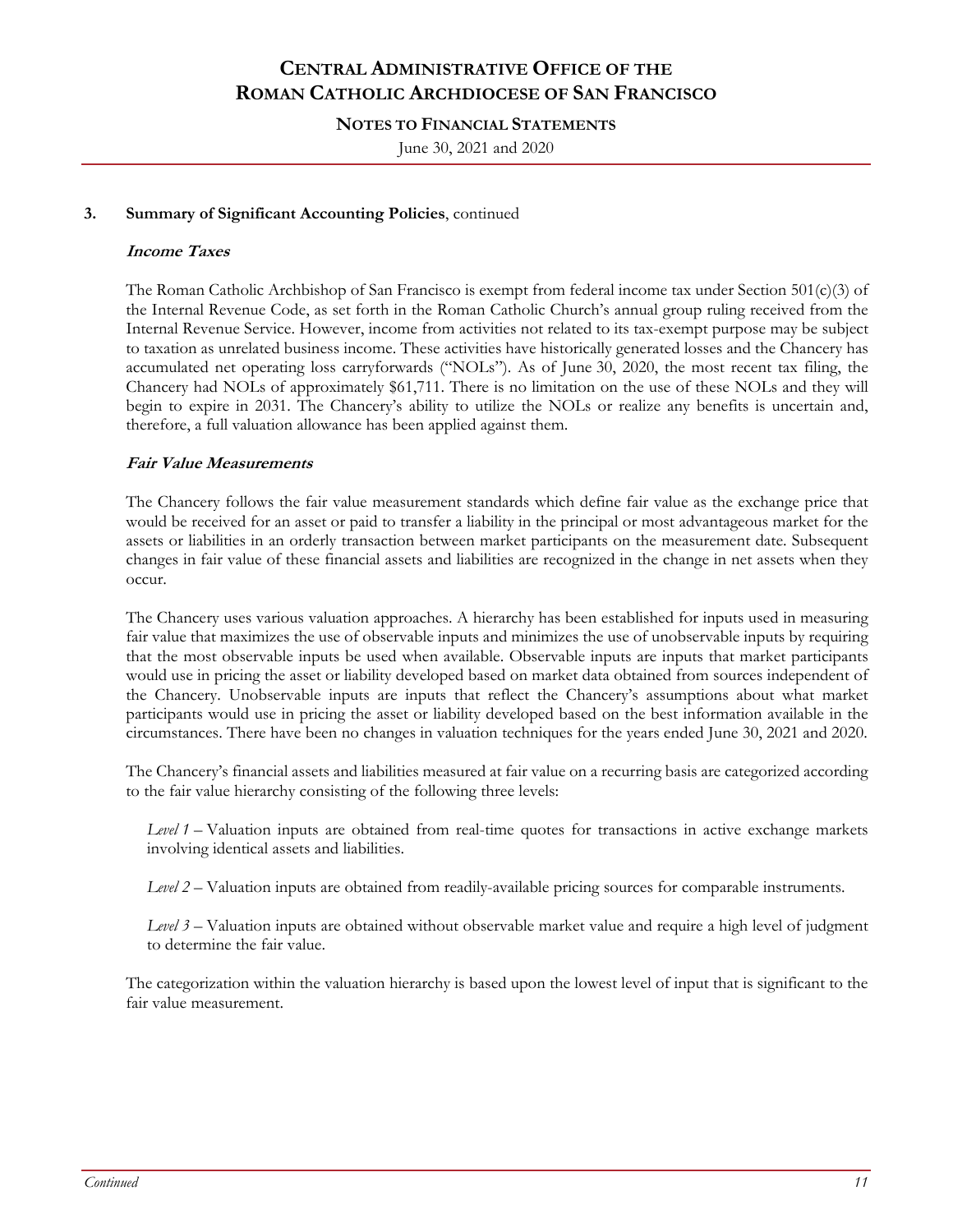**NOTES TO FINANCIAL STATEMENTS**

June 30, 2021 and 2020

### **3. Summary of Significant Accounting Policies**, continued

#### **Fair Value Measurements**, continued

### **Fair Value of Investments Measured on the Basis of Net Asset Value Per Share**

The Chancery follows fair value guidance measuring fair value for investment in certain investees on the basis of the Net Asset Value per share ("NAV"). The guidance permits, as a practical expedient, the use of the NAV as long as that value is calculated in a manner consistent with the measurement principles governing investment companies. The Chancery believes this method provides a basis for the fair value.

The Chancery uses NAV for determining the fair value of its investment in private real estate funds and global emerging markets mutual funds. These investments may not be immediately liquid nor have readily determinable fair values and are valued at amounts reported to the Chancery by the investee. These values may differ significantly from values that would have been used had a readily available market existed for such investments, and the differences could be material to the change in net assets of the Chancery.

## **Use of Estimates**

In preparing financial statements in conformity with U.S. GAAP, management is required to make estimates and assumptions that affect the reported amounts of assets and liabilities and the disclosure of contingent assets and liabilities at the date of the financial statements, as well as revenues and expenses during the reporting period. Actual results could differ from those estimates.

The Chancery's allowance for doubtful receivables, pledges and loans are significant estimates. The determination of the balances in the allowances accounts is based on an analysis of the receivables, pledges and loans and reflect amounts which, in management's judgment, are adequate to provide for potential losses after giving consideration to the character of the receivables and loan portfolio, current economic conditions, past collection experience, and such other factors that deserve recognition in estimating losses.

### **Conditional Asset Retirement Obligation**

In the ordinary course of business, the Chancery may need to comply with certain legal obligations as part of a demolition or major renovation of a facility. The Chancery currently has no plans for demolition or major renovation. The Chancery will continue to review potential asset retirement obligations and record a liability when sufficient information exists to indicate that such an obligation has been incurred and to estimate the fair value of an asset retirement obligation.

#### **Functional Classification of Expenses**

The costs of providing the various program services have been summarized on a functional basis in the statement of functional expenses. Accordingly, certain costs have been allocated, principally on a direct basis, among the programs and supporting services.

Certain categories of expenses are attributable to more than one program or supporting function and are allocated on a reasonable basis that is consistently applied. The expenses that are allocated are compensation and benefits and overhead expenses, which are allocated on the basis of estimates of time and effort.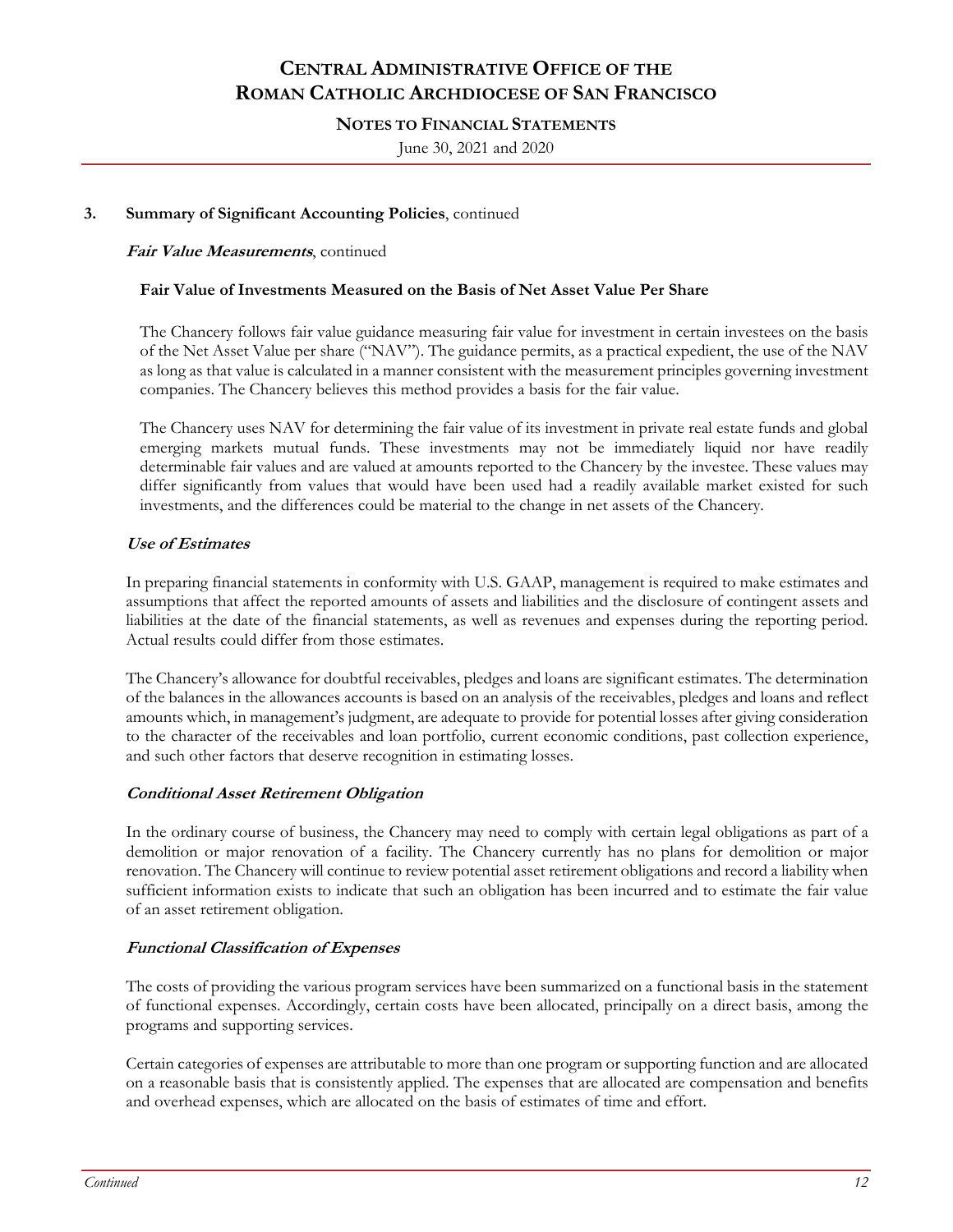**NOTES TO FINANCIAL STATEMENTS**

June 30, 2021 and 2020

### **3. Summary of Significant Accounting Policies**, continued

### **Measure of Operation**

The Chancery includes in its measure of operation all support and revenue and expenses that are an integral part of its programs and supporting activities. The measure of operations does not include the gain from the forgiveness of debt or gain (loss) on disposal of property.

## **Changes in Accounting Principles**

In August 2018, the FASB issued ASU 2018-13, Fair Value Measurement (Topic 820): Disclosure Framework – Changes to the Disclosure Requirements for Fair Value Measurement ("ASU 2018-13"). ASU 2018-13 amends Accounting Standards Codification ("ASC") 820 to add, remove, and modify fair value measurement disclosure requirements. The Chancery adopted ASU 2017-07 effective July 1, 2020. There was no material impact or material additional disclosures added to the financial statements.

## **Recent Accounting Pronouncements**

In February 2016, the FASB issued ASU 2016-02, *Leases (Topic 842)* ("ASU 2016-02"). ASU 2016-02 requires lessees to recognize a right-of-use asset and lease liability for virtually all leases (other than leases that meet the definition of a short-term lease). ASU 2016-02 was originally effective for years beginning after December 15, 2020. However, in June 2020, the FASB issued ASU 2020-05, *Revenue from Contracts with Customers (Topic 606) and Leases (Topic 842)—Effective Dates for Certain Entities*, which extended the effective date for ASU 2016-02 until years beginning after December 15, 2021. The Chancery is in the process of evaluating the impact of ASU 2016-02 on the Chancery's financial statements.

In September 2020, the FASB issued ASU 2020-07, *Not-for-Profit Entities (Topic 958) Presentation and Disclosure by Not-for-Profit Entities for Contributed Nonfinancial Assets* ("ASU 2020-07"), to improve financial reporting by providing new presentation and disclosure requirements about contributed nonfinancial assets, including additional disclosure requirements for recognized contributed services. ASU 2020-07 is required to be applied retrospectively for annual periods beginning after June 15, 2021 and interim periods within fiscal years beginning after June 15, 2022 with early adoption permitted. The Chancery is currently evaluating the impact of the pending adoptions of ASU 2020-07 on these financial statements.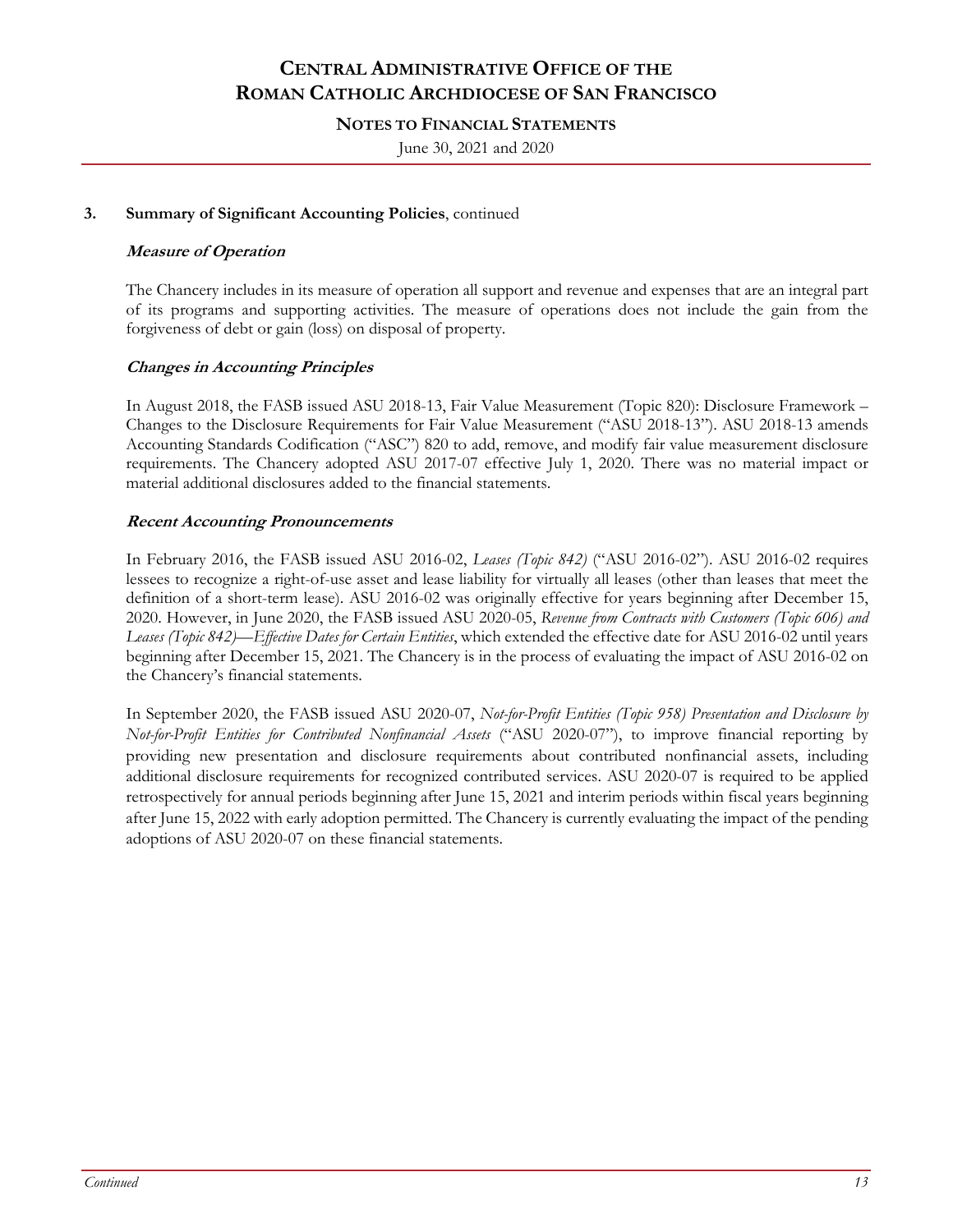### **NOTES TO FINANCIAL STATEMENTS**

June 30, 2021 and 2020

## **4. Liquidity and Availability**

Financial assets available for general expenditure without donor restrictions limiting their use within one year the balance sheet date comprise the following as of June 30:

|                                                            |   | 2021           | 2020              |
|------------------------------------------------------------|---|----------------|-------------------|
| Cash and cash equivalents and time certificates of deposit | S | 128,290,296    | \$<br>110,066,619 |
| Investments                                                |   | 171,845,596    | 141,407,851       |
| Receivables:                                               |   |                |                   |
| Loans receivable                                           |   | 504,741        | 768,983           |
| Pledges and assessments, net                               |   | 3,148,113      | 4,060,344         |
| Other receivables, net                                     |   | 4,997,112      | 4,027,911         |
| Beneficial interest in a perpetual trust                   |   | 1,203,213      | 1,005,493         |
| Total financial assets                                     |   | 309,989,071    | 261, 337, 201     |
| Less: net assets with donor restrictions                   |   | (51, 183, 118) | (43,820,723)      |
| Less: receivables due in more than one year                |   | (3,337,981)    | (695, 353)        |
| Plus: amount appropriated for expenditure and release of   |   |                |                   |
| restrictions for the following year                        |   | 8,284,770      | 8,549,526         |
| Less: other designated assets:                             |   |                |                   |
| Assets held for schools and institutions                   |   | (59, 961, 835) | (50, 582, 701)    |
| Equity of others in pooled investments                     |   | (54, 197, 018) | (44, 647, 795)    |
| Other funds:                                               |   |                |                   |
| Deposit and loan                                           |   | (1,059,228)    | (1, 127, 787)     |
| Priests' retirement                                        |   | (11,743,032)   | (12, 452, 586)    |
| Insurance and benefits                                     |   | (60, 751, 484) | (51, 968, 861)    |
| Current fund: other operating and priest education         |   | (29, 841, 690) | (22, 543, 778)    |
| High school loan - committed FY20                          |   |                | (500,000)         |
| Financial assets available to meet cash needs for general  |   |                |                   |
| expenditure within one year                                |   | 46,198,455     | 41,547,143        |

A summary cash and investment report is presented to the Finance Council at least annually, providing the cash and investment position for the current year, plus projections of cash requirements for the next five years. The Finance Council has directed the Chancery to maintain a \$15,000,000 reserve in its corpus. As part of the Chancery's liquidity and cash management plan, cash requirements are reviewed on a weekly basis. Excess shortterm cash is invested in either money market funds or in Time Certificates of Deposits with a maturity date not to exceed 90 days.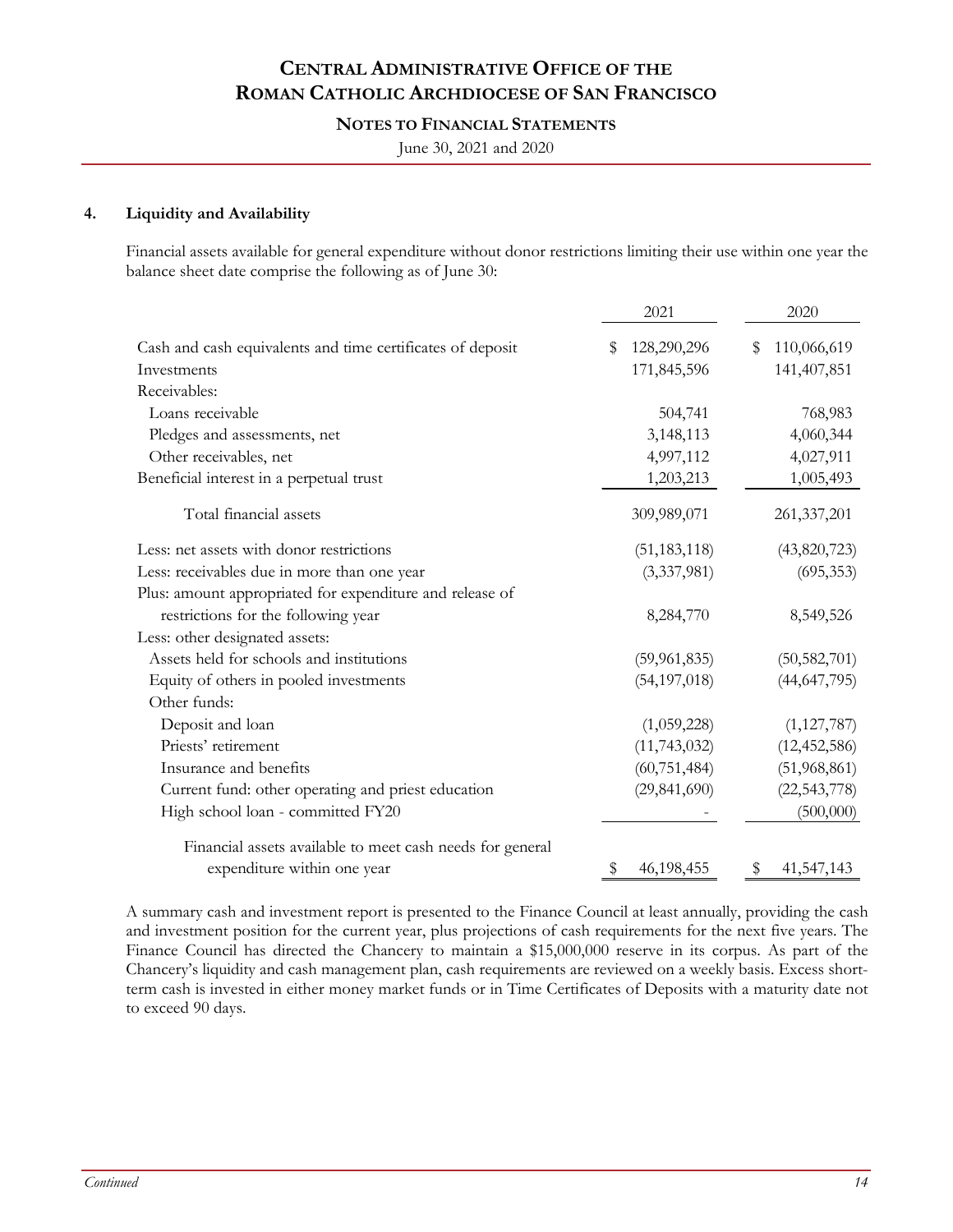**NOTES TO FINANCIAL STATEMENTS**

June 30, 2021 and 2020

## **5. Cash and Cash Equivalents and Time Certificates of Deposits**

Cash and cash equivalents and time certificates of deposits were held for the benefit of the following funds as of June 30:

|                                                      |    | 2021        | 2020 |             |  |
|------------------------------------------------------|----|-------------|------|-------------|--|
| Current fund - without donor restriction             | \$ | 15,564,444  | S    | 13,418,544  |  |
| Deposit and loan fund                                |    | 60,002,478  |      | 50,080,778  |  |
| Insurance and benefits                               |    | 37,064,459  |      | 32,051,212  |  |
| Current fund - with donor restriction                |    | 1,582,129   |      | 1,596,887   |  |
| Priests' retirement fund - without donor restriction |    | 9,256,481   |      | 9,139,113   |  |
| Other designated funds                               |    | 539,375     |      | 379,440     |  |
| Other with donor restriction                         |    | 3,555,891   |      | 2,665,653   |  |
| Other                                                |    | 725,039     |      | 734,992     |  |
| Total cash and cash equivalents and time             |    |             |      |             |  |
| certificates of deposit                              |    | 128,290,296 |      | 110,066,619 |  |

Cash and cash equivalents and time certificates of deposits consisted of the following as of June 30:

|                                                                     | 2021                     | 2020                        |  |  |
|---------------------------------------------------------------------|--------------------------|-----------------------------|--|--|
| Cash and cash equivalents<br>Time certificates of deposit           | 128, 130, 296<br>160,000 | 109,906,619<br>Ж<br>160,000 |  |  |
| Total cash and cash equivalents and time<br>certificates of deposit | 128,290,296              | 110,066,619                 |  |  |

#### **6. Investments**

The Chancery administers an investment pool, as an owner and agent through independent custodial arrangements, for the benefit of various Archdiocesan entities. The funds deposited by, or on behalf of, each participant is the sole property of that participant and are processed by the investment pool service providers and the Chancery as agents and custodians for the participants.

The investment pool was established for participants with long-term horizons, moderate growth and income requirements, and moderate risk objectives. The investment pool invests in stocks and bonds and alternative assets. The investment pool is operated under the total return concept, which allocates income (loss) to each participant based upon the total return earned in invested funds, including realized and unrealized gains and losses, and investment management fees.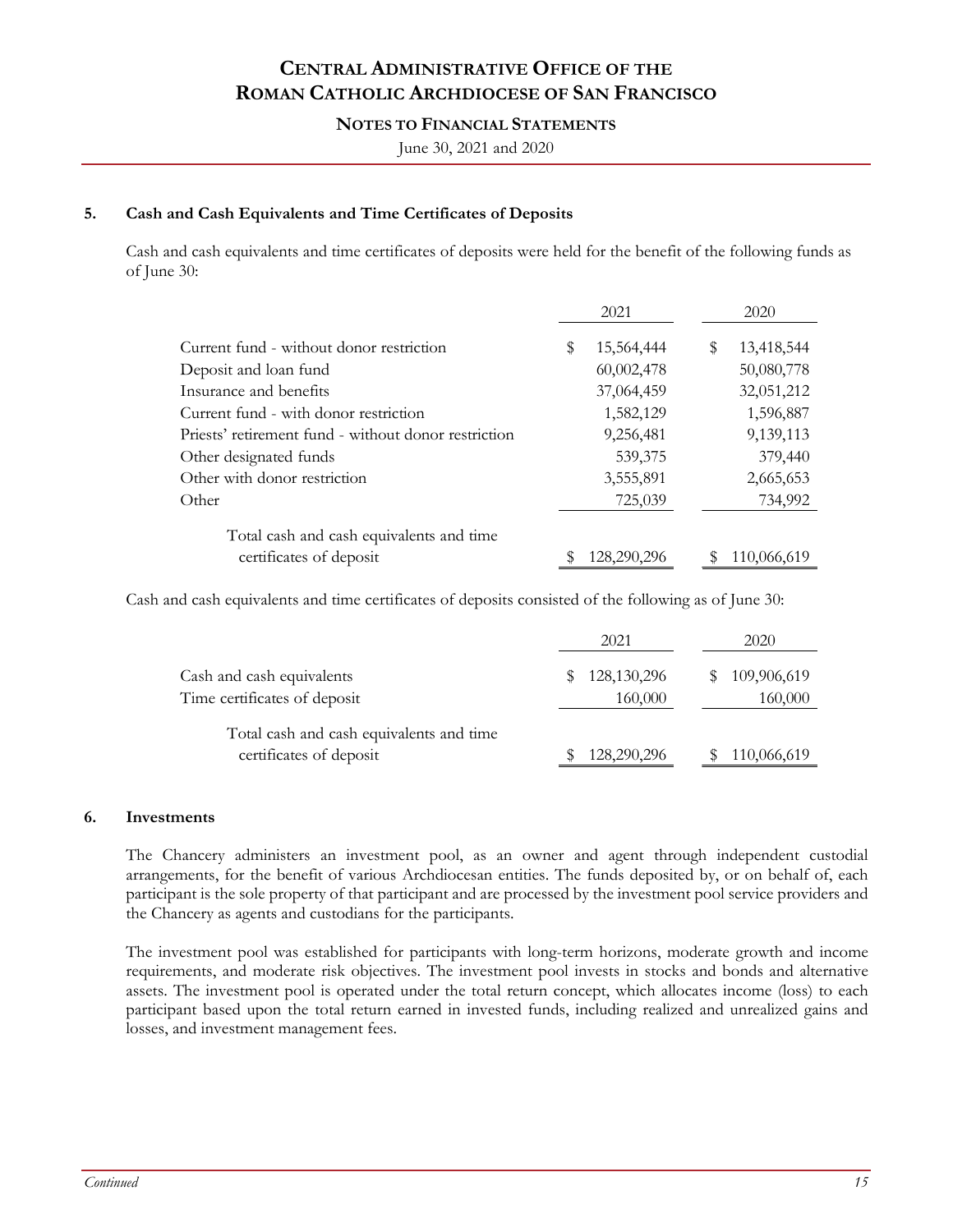# **NOTES TO FINANCIAL STATEMENTS**

June 30, 2021 and 2020

### **6. Investments**, continued

Investments were held as follows as of June 30:

|                                         | 2021        | 2020        |
|-----------------------------------------|-------------|-------------|
| Investment pool:                        |             |             |
| Chancery's equity in pooled investments | 117,434,477 | 94,296,153  |
| Others' equity in pooled investments    | 54,054,018  | 44,498,795  |
|                                         | 171,488,495 | 138,794,948 |
| Other investments                       | 357,101     | 2,612,903   |
| Total investments                       | 171,845,596 | 141,407,851 |

Total investment income for the investment pool, including investment income allocated to others in the pooled investments, was \$42,155,128 and \$265,776 for the years ended June 30, 2021 and 2020, respectively.

The Chancery's investment income, including its investment income from the investment pool, was as follows for the year ended June 30:

|                                                                        | 2021       |                       |            |         |       |            |
|------------------------------------------------------------------------|------------|-----------------------|------------|---------|-------|------------|
|                                                                        | Other      |                       |            |         |       |            |
|                                                                        | Investment |                       | Investment |         |       |            |
|                                                                        |            | Pool                  | Activities |         | Total |            |
| Interest and dividends<br>Net realized and unrealized losses on        | \$         | 270,277               | \$         | 114,201 | \$    | 384,478    |
| investments                                                            |            | 27,959,547            |            | 69,200  |       | 28,028,747 |
| Investment income                                                      |            | 28,229,824            | - S        | 183,401 | Ъ     | 28,413,225 |
| Investment pool gain on equity of others<br>Undistributed net earnings |            | 13,275,588<br>649,716 |            |         |       |            |
| Total investment pool income, net                                      |            | 42, 155, 128          |            |         |       |            |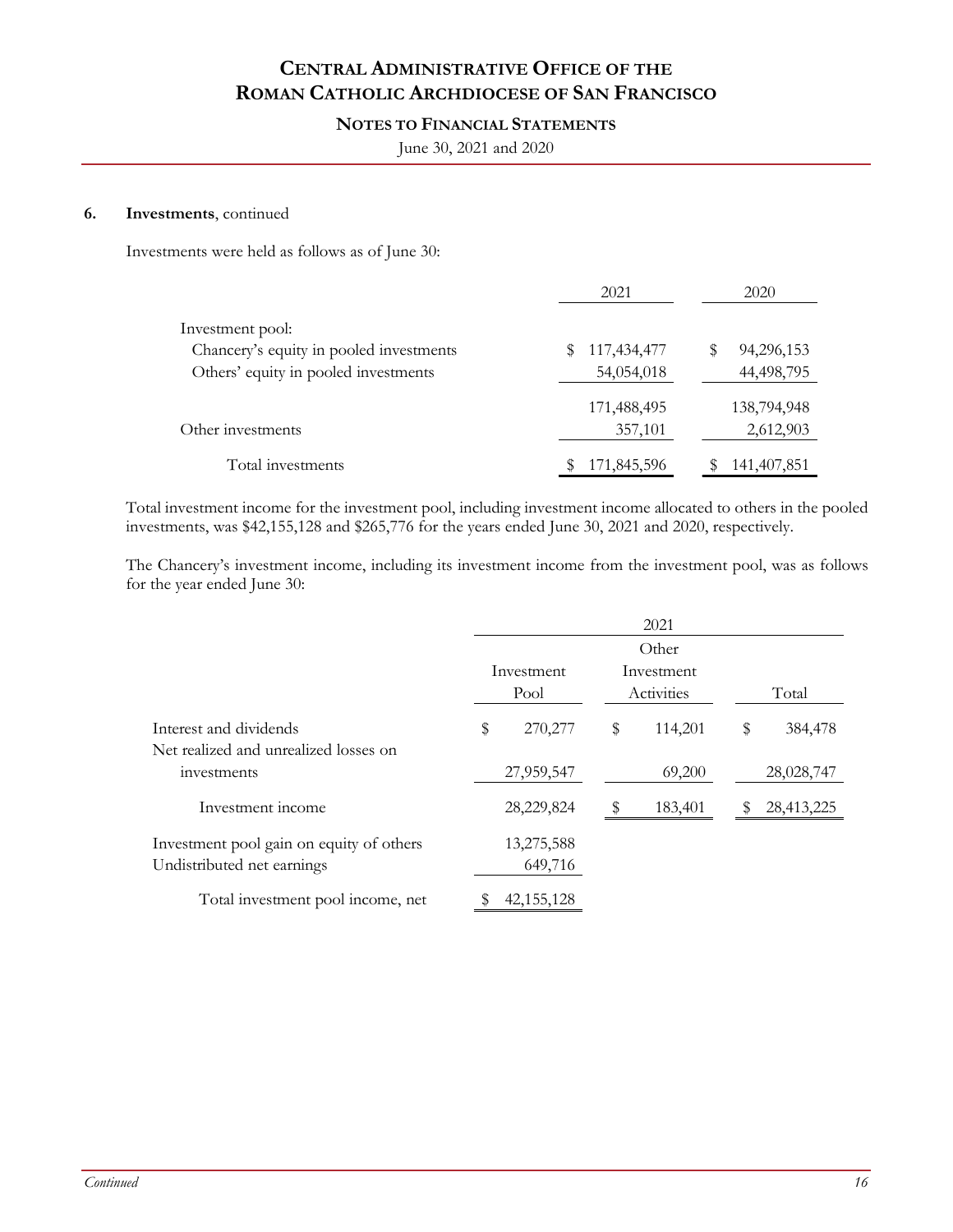### **NOTES TO FINANCIAL STATEMENTS**

June 30, 2021 and 2020

#### **6. Investments**, continued

The Chancery's investment income, including its investment income from the investment pool, was as follows for the year ended June 30:

|                                                                        | 2020               |                      |                          |    |             |  |
|------------------------------------------------------------------------|--------------------|----------------------|--------------------------|----|-------------|--|
|                                                                        | Other              |                      |                          |    |             |  |
|                                                                        | Investment<br>Pool |                      | Investment<br>Activities |    | Total       |  |
| Interest and dividends                                                 | \$                 | 1,597,082<br>\$      | 1,311,349                | \$ | 2,908,431   |  |
| Net realized and unrealized gains on<br>investments                    |                    | (1,223,769)          | (11,497)                 |    | (1,235,266) |  |
| Investment income                                                      |                    | 373,313              | 1,299,852                | S  | 1,673,165   |  |
| Investment pool gain on equity of others<br>Undistributed net earnings |                    | 122,362<br>(229,900) |                          |    |             |  |
| Total investment pool income, net                                      |                    | 265,775              |                          |    |             |  |

# **7. Receivables**

# **Loans Receivable**

The Chancery had total loans receivable of \$504,741 and \$768,983 as of June 30, 2021 and 2020. The loans receivable are described below.

For the year ended June 30, 2021, the Chancery loaned one parish \$80,000, using funds received from the line of credit from CASC (see Note 13), and has an outstanding loan balance of \$60,295. The receivable is unsecured and matures in August 2022 with interest at 1.0%. Additionally, the Chancery loaned Archbishop Riordan High School \$500,000 and has an outstanding loan balance of \$444,446. The receivable is unsecured and matures in October 2022 with interest at 0.0%. As of June 30, 2021, no allowance was recorded related to these loans.

The Chancery had a loan outstanding from Junipero Serra High School with a balance \$392,281 for the year ended June 30, 2020. The receivable was unsecured and matured through 2025 with interest at 5.5%. Additionally, for the year ended June 30, 2020, the Chancery loaned \$375,000 and had an outstanding loan balance of \$376,702 from Archbishop Riordan High School. The receivable was unsecured and matured through 2021 with interest at 5.5%. As of June 30, 2021, the High Schools have paid their balances off in full.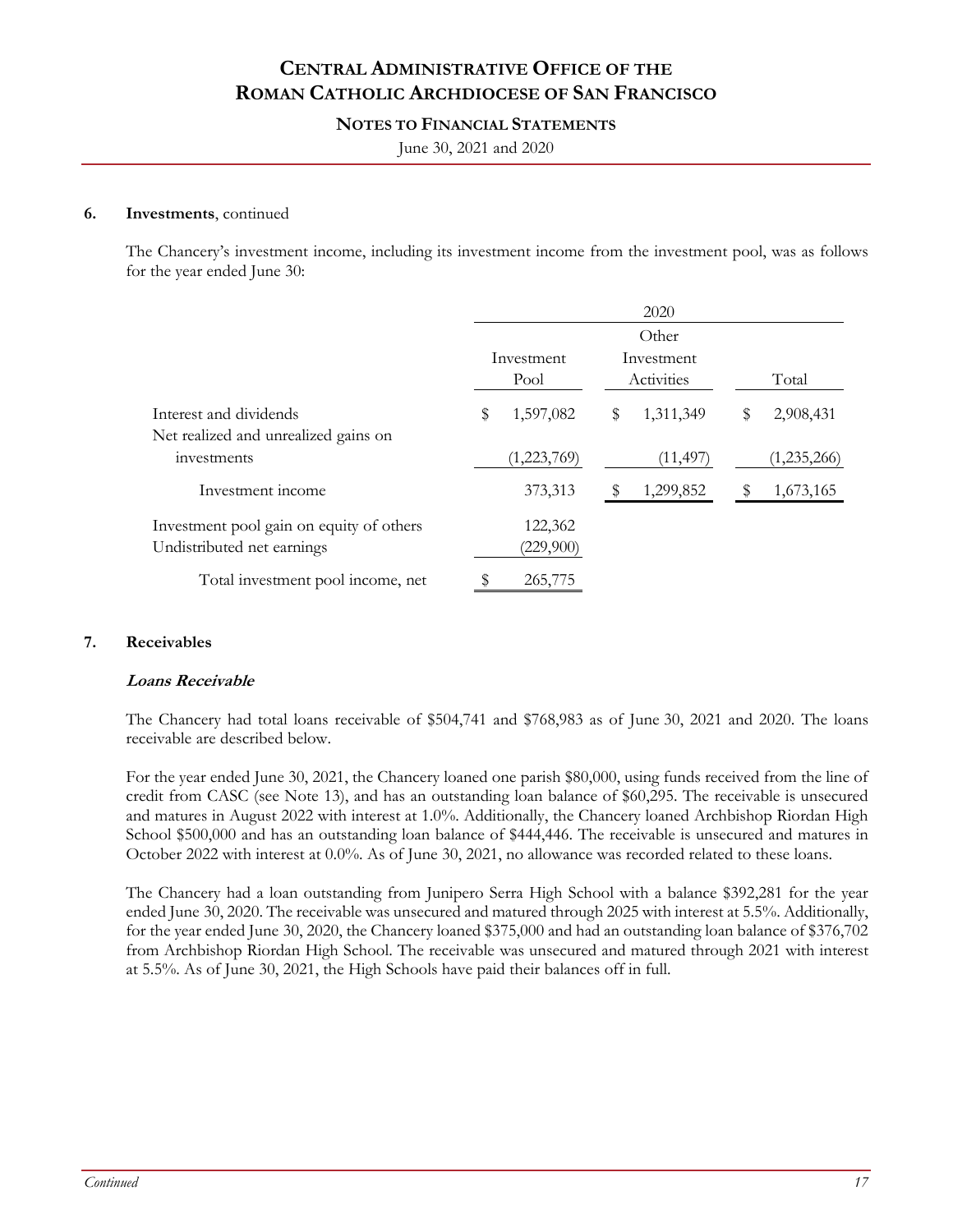## **NOTES TO FINANCIAL STATEMENTS**

June 30, 2021 and 2020

### **7. Receivables**, continued

## **Pledges and Assessments, Net**

Pledges and assessments, net, consisted of the following as of June 30:

|                                           | 2021      | 2020      |  |  |
|-------------------------------------------|-----------|-----------|--|--|
| Pledges and assessments, net:             |           |           |  |  |
| Archdiocesan Annual Appeal                | 3,901,262 | 4,503,493 |  |  |
| Less: allowance for uncollectible pledges | (753,149) | (443,149) |  |  |
| Total pledges and assessments, net        | 3,148,113 | 4,060,344 |  |  |

All pledge receivables are initially due within one year.

## **Other Receivables, Net**

Other receivables, net consisted of the following as of June 30:

|                                         | 2021 |             |   | 2020          |
|-----------------------------------------|------|-------------|---|---------------|
| Other receivables, net:                 |      |             |   |               |
| Note receivable - Diocese of Santa Rosa | \$   | 1,410,000   | S | 1,410,000     |
| Note receivable - Catholic Charities    |      | 2,833,240   |   |               |
| Other notes receivable                  |      | 64,988      |   | 64,988        |
| Parish and school receivables           |      | 1,858,840   |   | 4,266,345     |
| Miscellaneous receivables               |      | 481,937     |   | 442,005       |
| Less: allowance for doubtful accounts   |      | (1,651,893) |   | (2, 155, 427) |
| Total other receivables, net            |      | 4,997,112   |   | 4,027,911     |

Notes receivable, which are unsecured, mature at various dates with interest ranging from 0.0% to 8.0%. The Chancery determines an allowance for doubtful accounts based on the credit-worthiness and collectability of each note. The note receivable from the Diocese of Santa Rosa may not be collectible and is included in full in the allowance for doubtful accounts.

In November 2008, the Chancery entered into a line of credit ("LOC") agreement with a principal amount of \$6,500,000 with Catholic Charities, CYO of the Archdiocese of San Francisco ("CCCYO") and matured in December 2020 with interest at 0.0%. The LOC was secured by a Deed of Trust on the St. Vincent's parcel of land. Since 2008, the LOC has been included in land on the Statement of Financial Position (see Note 8). In January 2021, the CCCYO extended the LOC through December 2025 and converted the LOC into a note receivable with interest at 1.0%. The remaining principal balance was reclassed to other receivables, net on the Statement of Financial Position. As of June 30, 2021, the unpaid principal is \$2,833,240.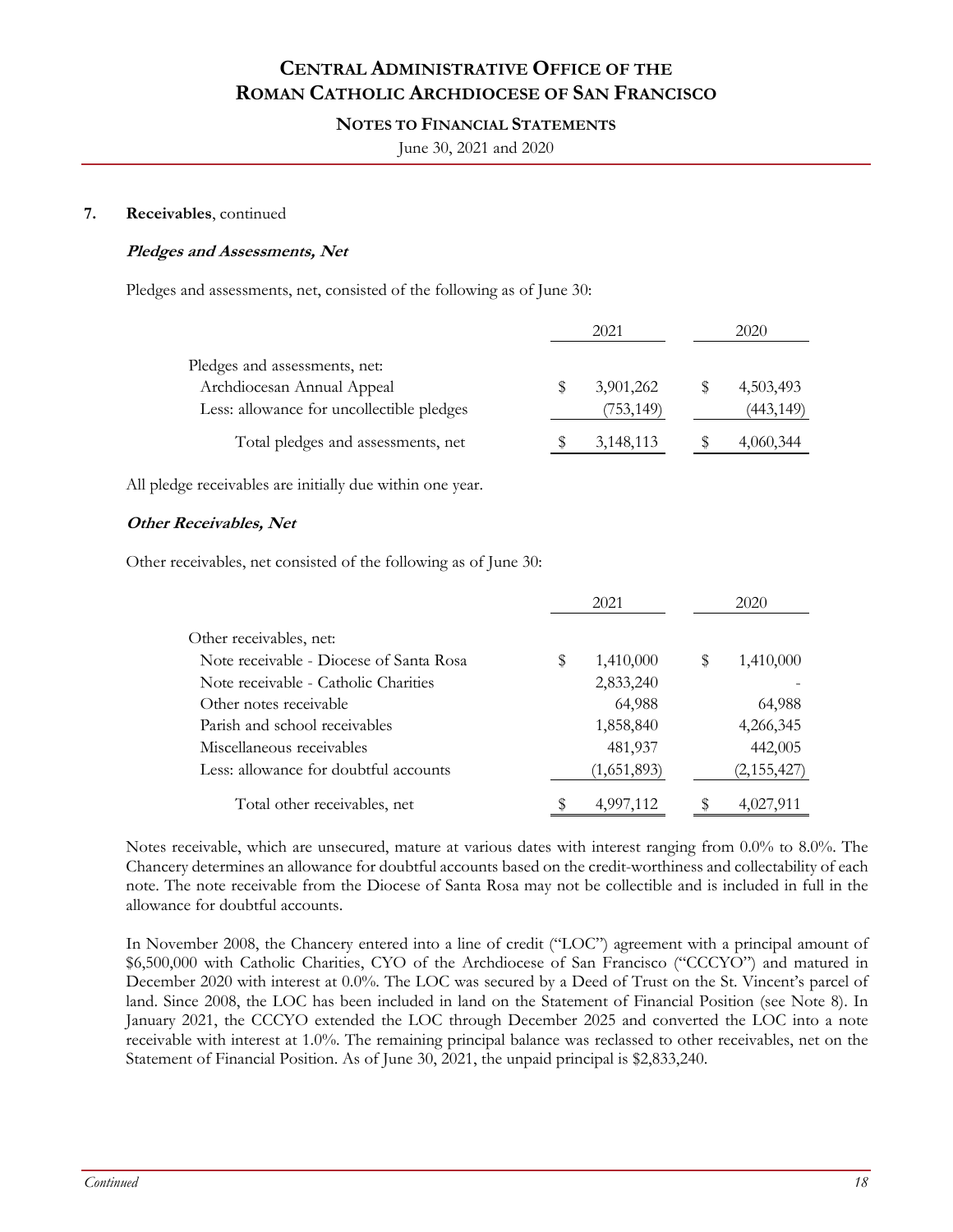## **NOTES TO FINANCIAL STATEMENTS**

June 30, 2021 and 2020

# **7. Receivables**, continued

## **Other Receivables, Net**, continued

Receivables are collected as follows as of June 30:

|                                       | 2021            | 2020            |
|---------------------------------------|-----------------|-----------------|
| Less than one year:                   |                 |                 |
| Pledges and assessments               | \$<br>3,901,262 | \$<br>4,503,493 |
| Other receivables                     | 2,405,765       | 4,773,338       |
| Loans receivable                      |                 | 73,630          |
| Note receivables                      | 1,410,000       | 1,410,000       |
|                                       | 7,717,027       | 10,760,461      |
| More than one year:                   |                 |                 |
| Loans receivable                      | 504,741         | 695,353         |
| Note receivables                      | 2,833,240       |                 |
|                                       | 3,337,981       | 695,353         |
| Less: allowance for doubtful accounts | (2,405,042)     | (2,598,576)     |
| Total receivables, net                | 8,649,966       | 8,857,238       |

#### **8. Property, Land, and Equipment**

Property, land, and equipment consisted of the following as of June 30:

|                                          | 2021                         | 2020                         |
|------------------------------------------|------------------------------|------------------------------|
| Buildings and improvements               | \$<br>39,026,324             | \$<br>39,026,324             |
| Equipment                                | 2,488,946                    | 2,477,720                    |
| Automobiles                              | 62,730                       | 128,096                      |
| Accumulated depreciation                 | 41,578,000<br>(25, 107, 100) | 41,632,140<br>(23, 831, 598) |
| Land                                     | 16,470,900<br>3,074,454      | 17,800,542<br>5,985,202      |
| Construction in progress                 | 11,625                       |                              |
| Total property, land, and equipment, net | 19,556,979                   | \$<br>23,785,744             |

Depreciation expense totaled \$1,351,590 and \$1,722,584 for the years ended June 30, 2021 and 2020, respectively.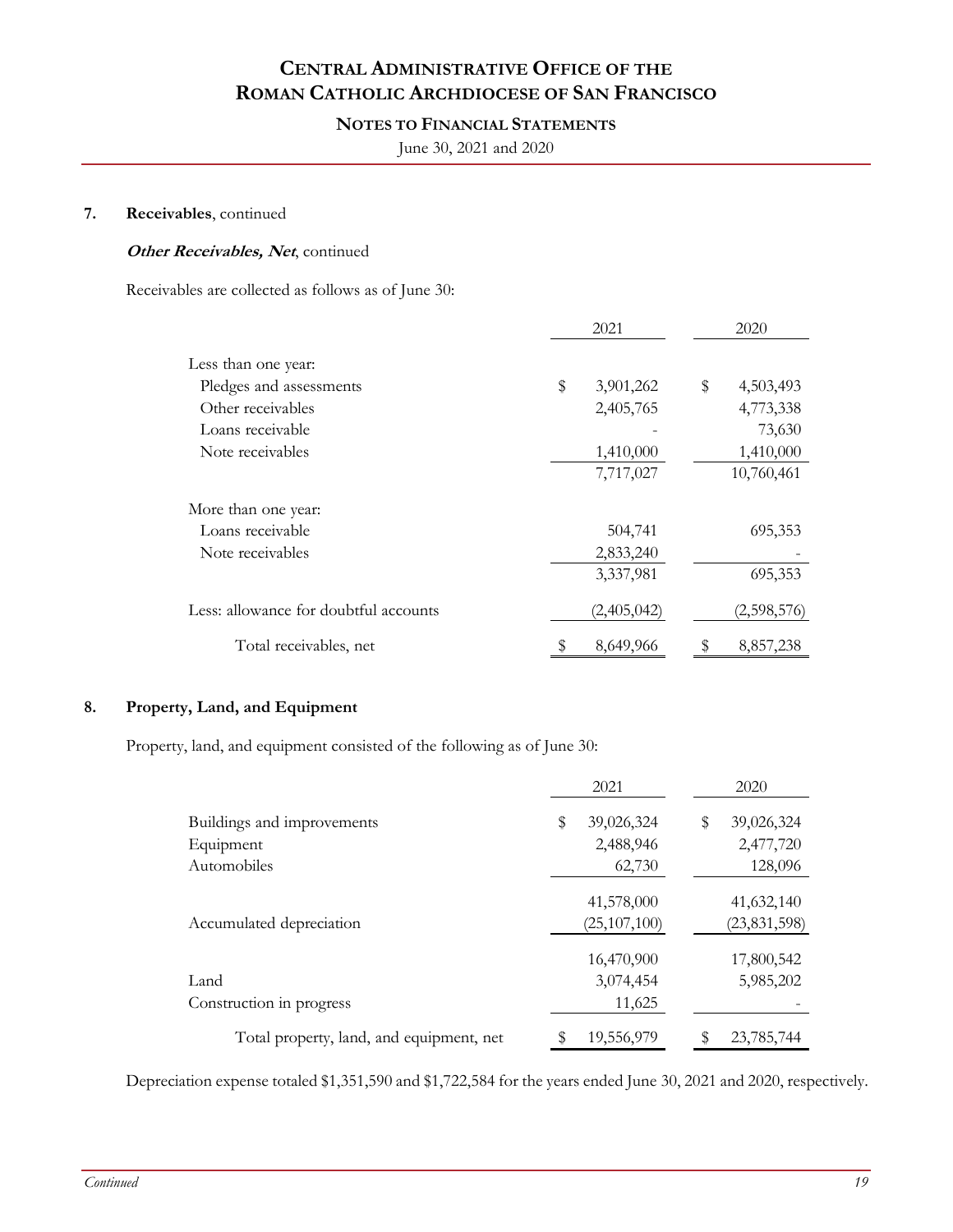### **NOTES TO FINANCIAL STATEMENTS**

June 30, 2021 and 2020

### **8. Property, Land, and Equipment**, continued

The Chancery did not assume canonical responsibility for any parishes and or schools during the years ended June 30, 2021 and 2020 (see Note 3).

Three properties for which the Chancery has oversight remain as property, land, and equipment of the Chancery. They are the National Shrine of St. Francis of Assisi (including building improvement expenditures), St. Brigid Rectory, and St. Michael Convent. They are carried at \$3,400,048 and \$3,728,060 as of June 30, 2021 and 2020, respectively.

An 8.96% interest in St. Vincent's Property, as a tenant in common, is included in land in the amount of \$2,910,748 as of June 30, 2020. In January 2021, the balance was reclassed to notes receivable (see Note 7).

## **9. Beneficial Interest in Real Property Support Corporation**

The beneficial interest in the RPSC represents land of a closed parish where the legal title is held by the RPSC for which the Chancery has ongoing canonical oversight (see Note 8). Beneficial interest in RPSC was \$333,874 for each of the years ended June 30, 2021 and 2020.

### **10. Beneficial Interest in a Perpetual Trust**

The Corporation Sole is an income beneficiary named under two perpetual trusts, which are managed by third parties. The Corporation Sole does not have rights to the trust assets. Income distributed by the trust is to be expended for seminarian development in the form of scholarships and social ethnic and cultural services. The Chancery has recorded the fair value of the trusts' assets held as of June 30, 2021 and 2020. This change in fair value is shown as a change in net assets with donor restrictions (see Note 18).

#### **11. Accounts Payable and Accrued Liabilities**

Accounts payable and accrued liabilities consisted of the following as of June 30:

|                                                   | 2021 |           | 2020          |
|---------------------------------------------------|------|-----------|---------------|
| Accounts payable                                  | \$   | 274,096   | \$<br>484,357 |
| Accrued vacation                                  |      | 756,905   | 658,610       |
| Accrued liabilities and other payables            |      | 4,122,129 | 3,626,058     |
| Deferred revenue                                  |      | 749,030   | 1,584,133     |
| High school grant payable                         |      |           | 500,000       |
| Pension payables                                  |      | 274,972   | 888,739       |
| Total accounts payable and accrued<br>liabilities |      | 6,177,132 | 7,741,897     |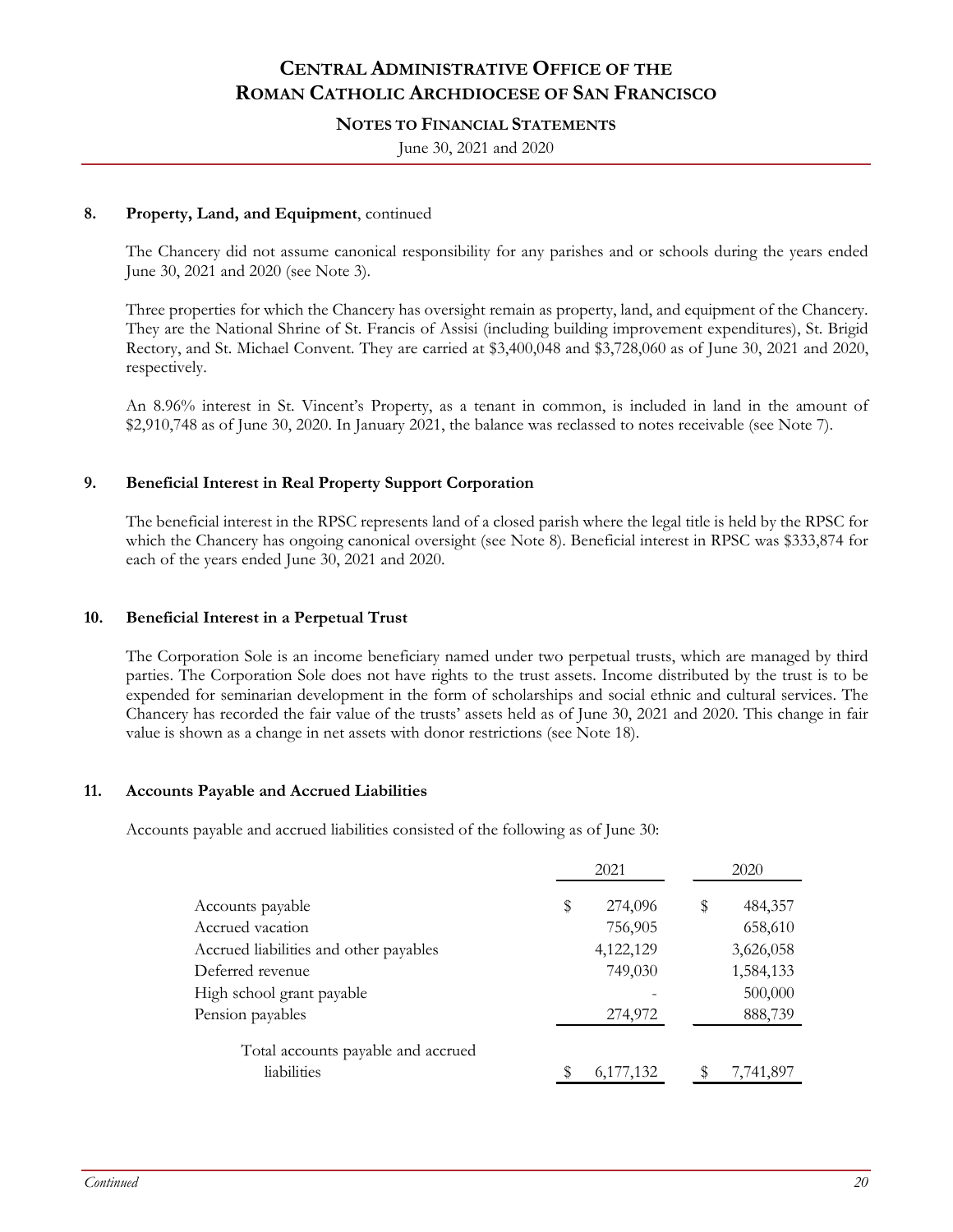### **NOTES TO FINANCIAL STATEMENTS**

June 30, 2021 and 2020

## **12. Assets Held for Schools and Institutions**

Assets held for schools and institutions consisted of the following as of June 30:

|                                                | 2021 |            | 2020             |
|------------------------------------------------|------|------------|------------------|
| Deposit and loan fund:                         |      |            |                  |
| Cash and cash equivalents                      | \$   | 58,943,249 | \$<br>48,957,083 |
| Receivables from schools and institutions      |      |            | 768,983          |
|                                                |      | 58,943,249 | 49,726,066       |
| Special collections                            |      | 312,365    | 153,672          |
| <b>Benedict XVI Institute</b>                  |      | 10,000     | 10,000           |
| Society for the Propagation of the Faith funds |      | 692,890    | 688,432          |
| Other                                          |      | 3,331      | 4,531            |
| Total assets held for schools and              |      |            |                  |
| institutions                                   |      | 59,961,835 | 50,582,701       |

# **13. Borrowing from CASC**

# **Line of Credit - Capital Assets Support Corporation**

The Chancery received a line of credit ("LOC") from CASC for a term of three years maturing in April 2023. The LOC is for \$1,000,000, with no interest. The purpose of the LOC is to provide additional loans up to \$80,000 to individual parishes. As of June 30, 2021 and 2020 \$80,000 and \$0, respectively, have been loaned to parishes (see Note 7).

#### **14. Note Payable - Paycheck Protection Program**

In April 2020, the Chancery received loan proceeds in the amount of \$1,876,500 under the Paycheck Protection Program ("PPP"). The PPP, established as part of the Coronavirus Aid, Relief and Economic Security Act ("CARES Act"), provides for loans to qualifying entities for amounts up to 2.5 times of the average monthly payroll expenses of the qualifying business. The Chancery has accounted for the PPP loan as debt. The loan and accrued interest are eligible for forgiveness after 24 weeks as long as the borrower uses the loan proceeds for eligible purposes, including payroll, benefits, rent and utilities, and maintains its payroll levels. The Chancery received full loan forgiveness on April 22, 2021 by the Small Business Administration for the loan amount of \$1,876,500 and interest of \$18,611. The gain from forgiveness of PPP loan was recorded for the year ended June 30, 2021.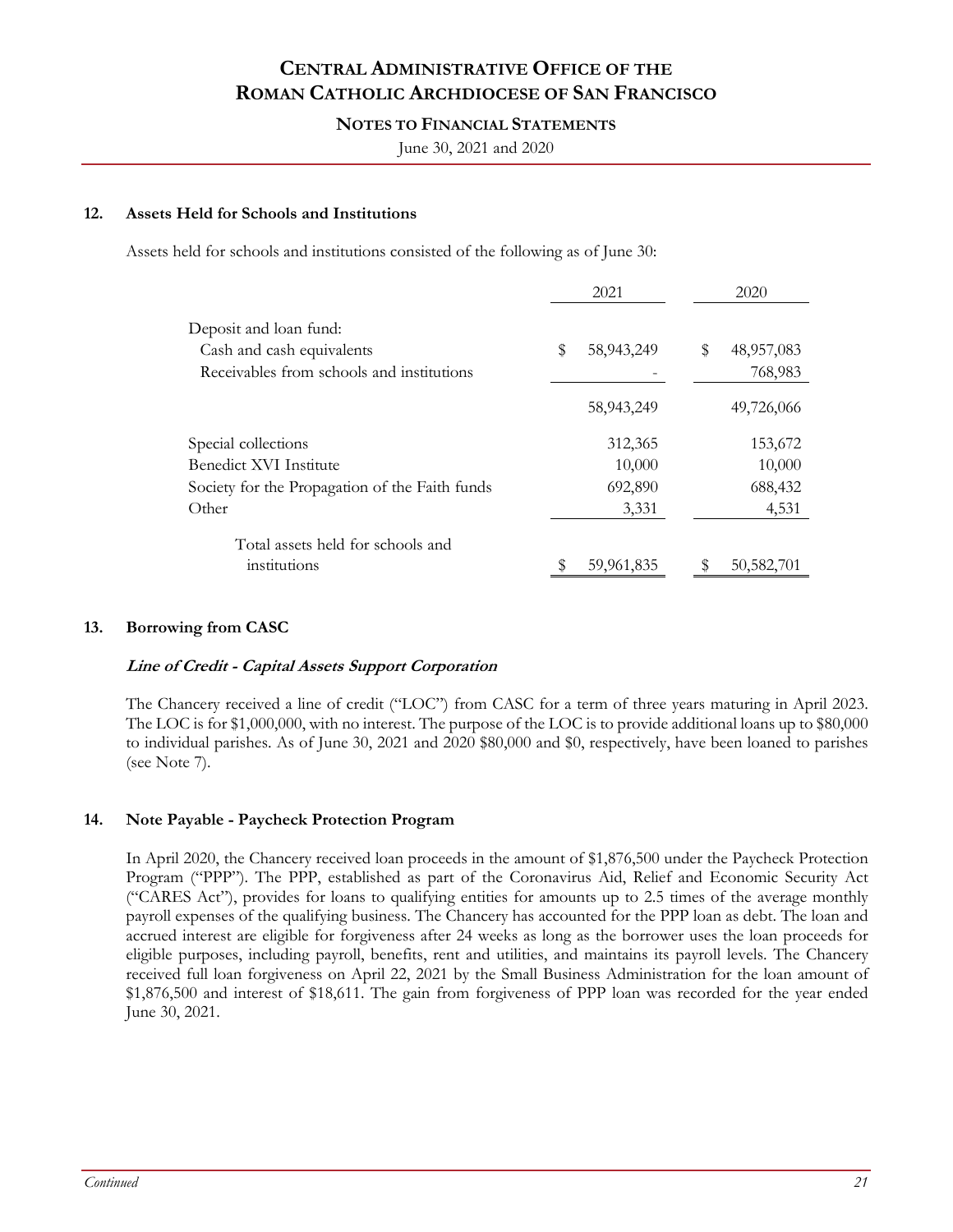### **NOTES TO FINANCIAL STATEMENTS**

June 30, 2021 and 2020

# **15. Net Assets Without Donor Restriction - Designated**

Net assets without donor restriction that are designated consisted of the following as of June 30:

|                                | 2021        |  | 2020         |
|--------------------------------|-------------|--|--------------|
| Insurance and benefits         | 60,751,484  |  | 51,968,861   |
| Other designated               | 29,226,135  |  | 22,044,268   |
| Priests' Retirement/SERP       | 10,908,270  |  | 11,638,375   |
| Deposit & Loan - Institutional | 1,059,228   |  | 1,127,787    |
| Priests' Surcharge Fund        | 834,762     |  | 814,211      |
| Department of Catholic Schools | 179,096     |  | 55,446       |
| Priests' education             | 615,555     |  | 499,510      |
| Total designated net assets    | 103,574,530 |  | 88, 148, 458 |

# **16. Net Assets With Donor Restrictions**

Net assets with donor restrictions were restricted for the following purposes as of June 30:

|                                                                              | 2021               | 2020             |
|------------------------------------------------------------------------------|--------------------|------------------|
| Subject to expenditure for specified purpose:                                |                    |                  |
| Archdiocesan Annual Appeal                                                   | \$<br>6,533,661    | \$6,686,586      |
| Education assistance, tuition, scholarships, and grants                      | 6,151,012          | 6,312,905        |
| Social, ethnic, and cultural                                                 | 896,806            | 913,769          |
| Religious personnel education and development                                | 297,207            | 381,581          |
| Pastoral programs                                                            | 384,766            | 393,289          |
| Building improvements                                                        | 46,891             | 52,592           |
|                                                                              | 14,310,343         | 14,740,722       |
| Endowments:                                                                  |                    |                  |
| Subject to the Chancery's endowment spending<br>policy and appropriation:    |                    |                  |
| Restricted by donors for:                                                    |                    |                  |
| Education assistance and tuition                                             | 34,622,928         | 27, 262, 143     |
| Not subject to the Chancery's endowment spending<br>policy or appropriation: |                    |                  |
| Social, ethnic and cultural services                                         | 328,777            | 274,476          |
| Religious personnel education and development                                | 1,367,401          | 1,118,911        |
| Building improvements                                                        | 552,669            | 423,471          |
| Mass stipends                                                                | 1,000              | 1,000            |
|                                                                              | 36,872,775         | 29,080,001       |
|                                                                              | \$<br>51, 183, 118 | \$<br>43,820,723 |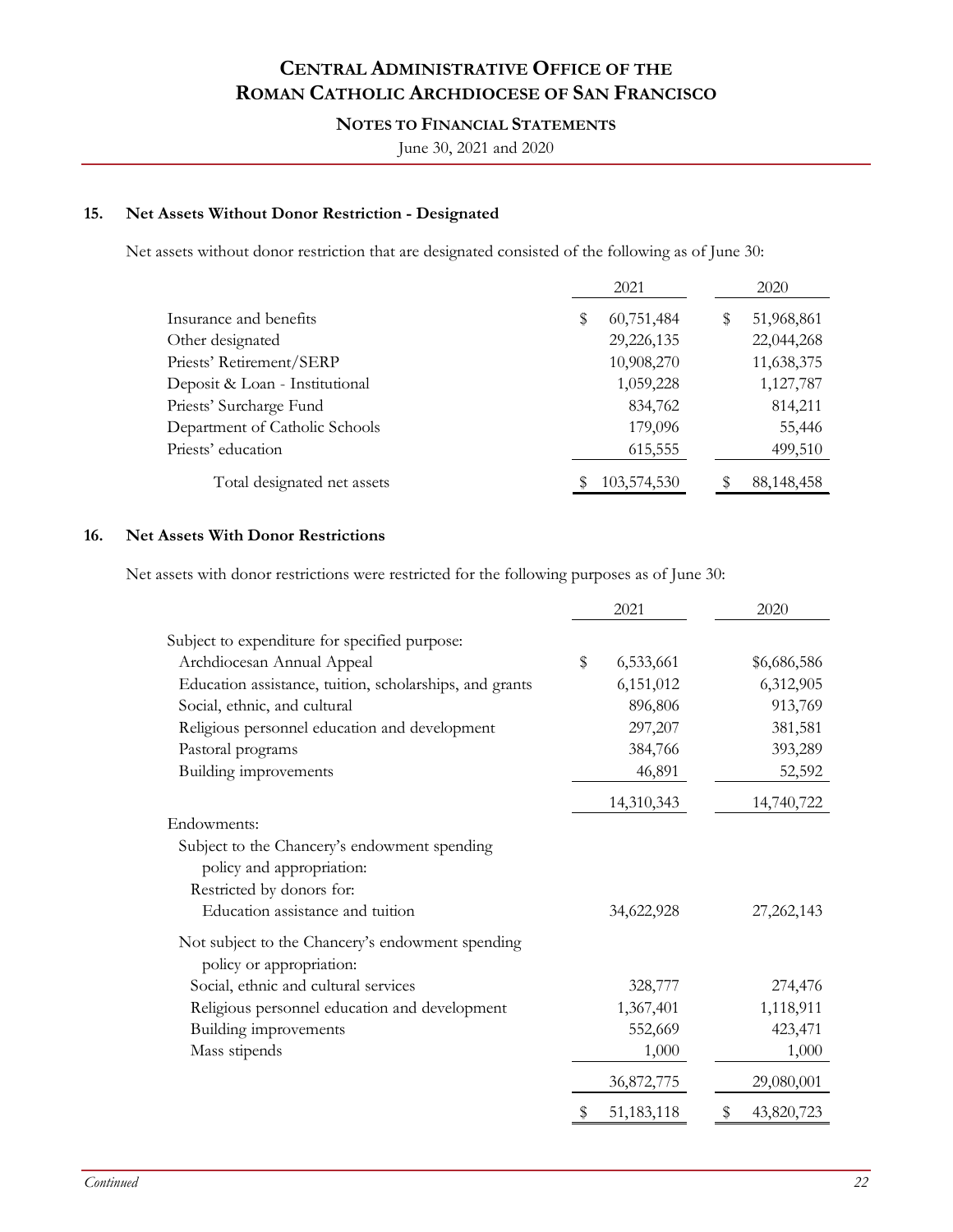### **NOTES TO FINANCIAL STATEMENTS**

June 30, 2021 and 2020

### **17. Net Assets Released from Restrictions**

Net assets were released from donor restrictions for the following purposes during the years ended June 30:

|                                               | 2021 |           | 2020 |   |           |
|-----------------------------------------------|------|-----------|------|---|-----------|
| Archdiocesan Annual Appeal                    | \$   | 6,091,482 |      | S | 6,941,322 |
| Education assistance, tuition, scholarships,  |      |           |      |   |           |
| and grants                                    |      | 1,390,266 |      |   | 1,287,945 |
| Social, ethnic, and cultural services         |      | 134,760   |      |   | 598,668   |
| Religious personnel education and development |      | 235,507   |      |   | 79,180    |
| Pastoral programs                             |      | 21,123    |      |   | 13,770    |
| Priests' retirement                           |      | 518,727   |      |   | 499,510   |
| Building improvements                         |      | 6,660     |      |   | 38,107    |
| Total net assets released from restrictions   |      | 8,398,525 |      |   | 9,458,502 |

## **18. Donor Restricted Endowments**

## **Endowment Investment and Distribution Policy**

Under Finance Council guidelines, annual distribution for scholarships cannot exceed 4% of a three-year rolling average balance of the endowment or estimated interest and dividends if the fair value of the endowment is less than the donations (underwater). Currently, there is not a spending policy regarding religious education, building improvements, and mass stipends. For the years ended June 30, 2021 and 2020, there were no underwater endowments. To achieve its distribution policy, endowment assets are invested in a balanced portfolio comprised principally of equity securities, debt securities, mutual funds, private real estate and cash designed to achieve a long-term investment objective of moderate growth and income return with prudent risk constraints.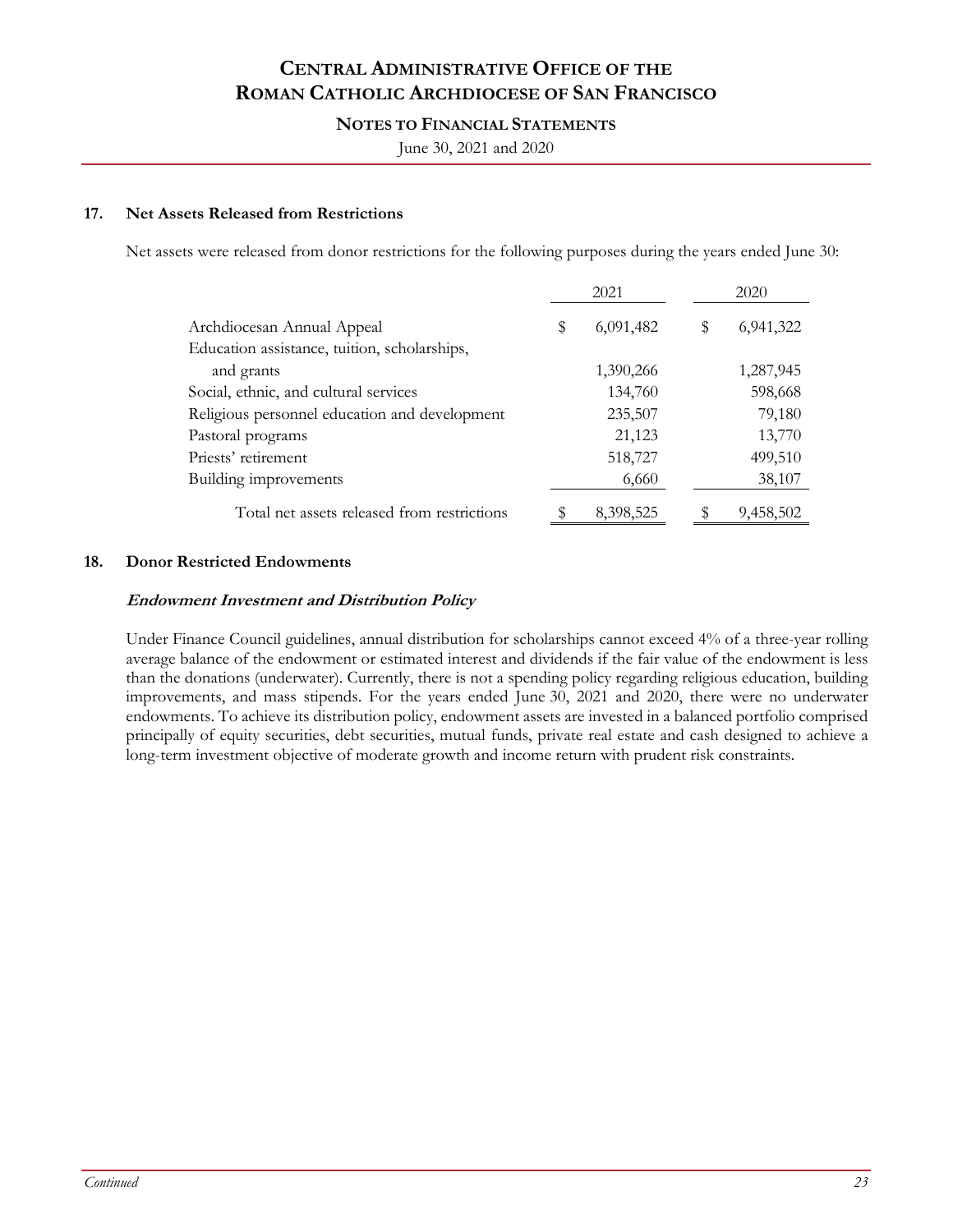# **NOTES TO FINANCIAL STATEMENTS**

June 30, 2021 and 2020

# **18. Donor Restricted Endowments**

Changes in endowment net assets were as follows for the years ended June 30:

|                                                  | 2021                                 | 2020             |
|--------------------------------------------------|--------------------------------------|------------------|
|                                                  | With Donor                           | With Donor       |
|                                                  | Restrictions                         | Restrictions     |
|                                                  |                                      |                  |
| Education assistance and tuition                 |                                      |                  |
| Endowment net assets, beginning of year          | \$<br>27,262,143                     | 28,033,751<br>\$ |
| Contributions                                    |                                      | 74,698           |
| Investment income                                | 8,230,500                            | 115,304          |
| Amounts appropriated for expenditure             | (869, 715)                           | (961, 610)       |
| Endowment net assets, end of year                | 34,622,928<br>S                      | 27,262,143<br>S  |
| Religious personnel education and development    |                                      |                  |
| Endowment net assets, beginning of year          | \$<br>1,118,911                      | \$<br>1,130,422  |
| Investment income                                | 105,071                              | 1,236            |
| Change in beneficial interest in perpetual trust | 143,419                              | (12, 747)        |
|                                                  |                                      |                  |
| Endowment net assets, end of year                | \$<br>1,367,401                      | \$<br>1,118,911  |
| Social, ethnic and cultural services             |                                      |                  |
| Endowment net assets, beginning of year          | \$<br>274,476                        | \$<br>280,609    |
| Change in beneficial interest in perpetual trust | 54,301                               | (6,133)          |
| Endowment net assets, end of year                | $\boldsymbol{\mathsf{S}}$<br>328,777 | $\,$<br>274,476  |
| <b>Building improvements</b>                     |                                      |                  |
| Endowment net assets, beginning of year          | \$<br>423,471                        | \$<br>414,176    |
| Contributions                                    |                                      | 17,490           |
| Investment income (loss)                         | 130,158                              | (1,330)          |
| Amounts appropriated for expenditure             | (960)                                | (6, 865)         |
|                                                  |                                      |                  |
| Endowment net assets, end of year                | \$<br>552,669                        | \$<br>423,471    |
| Mass stipends                                    |                                      |                  |
| Endowment net assets, beginning of year          | \$<br>1,000                          | \$<br>1,000      |
| Endowment net assets, end of year                | \$<br>1,000                          | \$<br>1,000      |
| Total endowment net assets                       |                                      |                  |
| Endowment net assets, beginning of year          | 29,080,001<br>\$                     | 29,859,958<br>\$ |
| Contributions                                    |                                      | 92,188           |
| Investment income                                | 8,465,729                            | 115,210          |
| Change in beneficial interest in perpetual trust | 197,720                              |                  |
|                                                  |                                      | (18,880)         |
| Amounts appropriated for expenditure             | (870, 675)                           | (968, 475)       |
| Endowment net assets, end of year                | \$<br>36,872,775                     | \$<br>29,080,001 |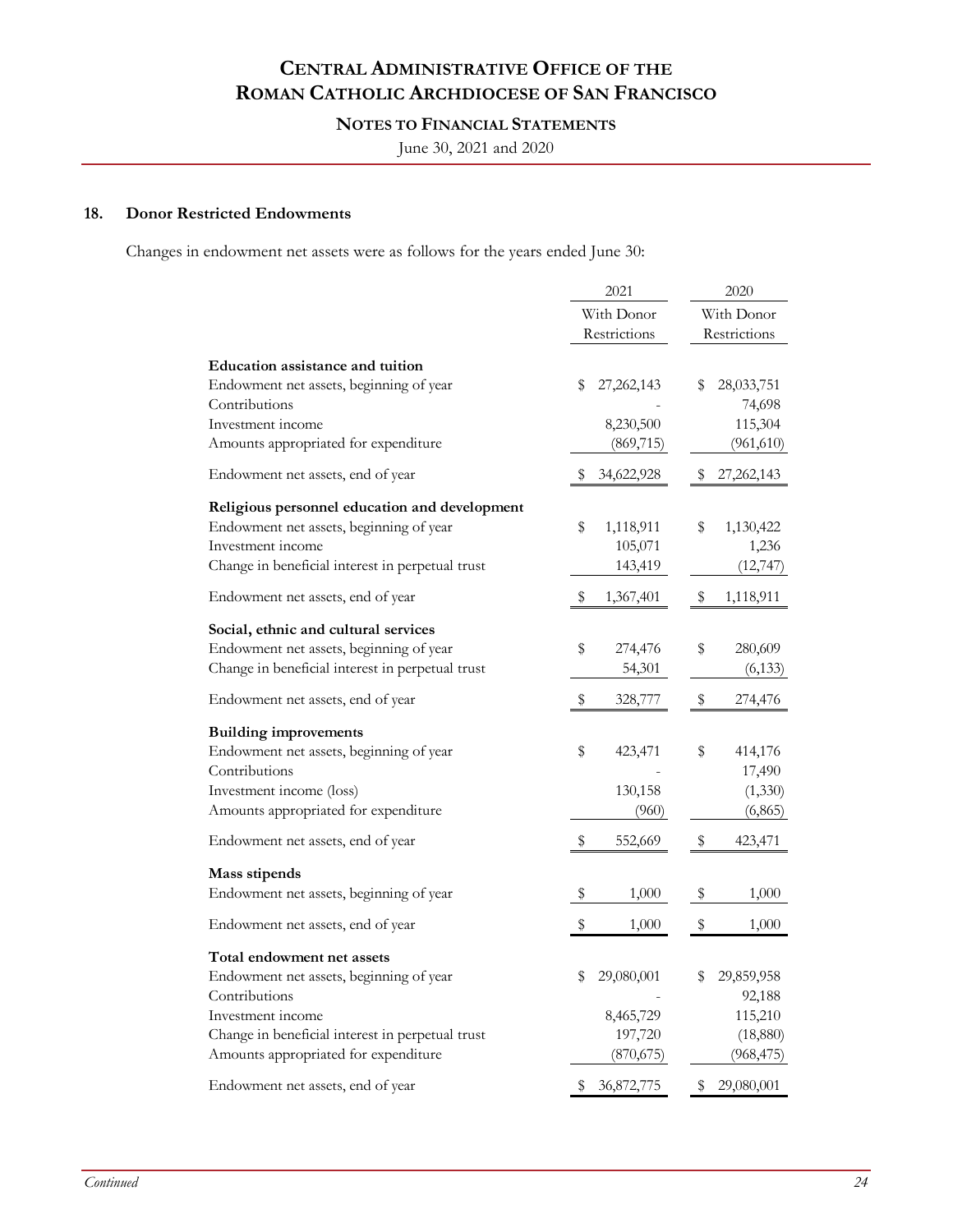**NOTES TO FINANCIAL STATEMENTS**

June 30, 2021 and 2020

### **18. Donor Restricted Endowments**, continued

### **Endowment Investment and Distribution Policy**, continued

Endowment net asset composition was as follows as of June 30:

|                                           | 2021       |   | 2020       |
|-------------------------------------------|------------|---|------------|
| Donor-restricted endowment funds:         |            |   |            |
| Original donor-restricted gift amount and |            |   |            |
| amounts required to be maintained in      |            |   |            |
| perpetuity by donor                       | 19,048,810 | 5 | 18,851,090 |
| Accumulated investment gains              | 17,823,965 |   | 10,228,911 |
|                                           | 36,872,775 |   | 29,080,001 |

#### **19. Pension Plans - Priests**

#### **Qualified Pension Trust**

Archdiocesan priests are covered by a defined benefit pension plan (which operates as a multiple employer plan), the benefits of which were modified effective July 1, 2002. A qualified pension trust ("pension trust") was established to hold the pension plan assets.

This plan is not subject to the Employee Retirement Income Security Act of 1974 ("ERISA") funding requirements.

The following table sets forth further information about the plan as of and for the plan years ended July 1 (the latest valuation dates):

|                                                                                 | 2021                         |    | 2020                       |  |  |
|---------------------------------------------------------------------------------|------------------------------|----|----------------------------|--|--|
| Funding status:<br>Present value of accrued liability<br>Market value of assets | (26, 466, 000)<br>35,392,000 | \$ | (26,052,000)<br>26,220,000 |  |  |
|                                                                                 | 8,926,000                    |    | 168,000                    |  |  |
| Contributions from Archdiocese                                                  | 2,500,000                    | S  | 1,600,000                  |  |  |
| Benefit payments to participants                                                | 1,616,269                    |    | 1,661,253                  |  |  |

#### **Supplemental Defined Benefit Plan**

Effective July 1, 2002, the Corporation Sole established a supplemental defined benefit priest retirement plan (which operates as a multiemployer non-qualified plan). This plan is not subject to the ERISA funding requirements.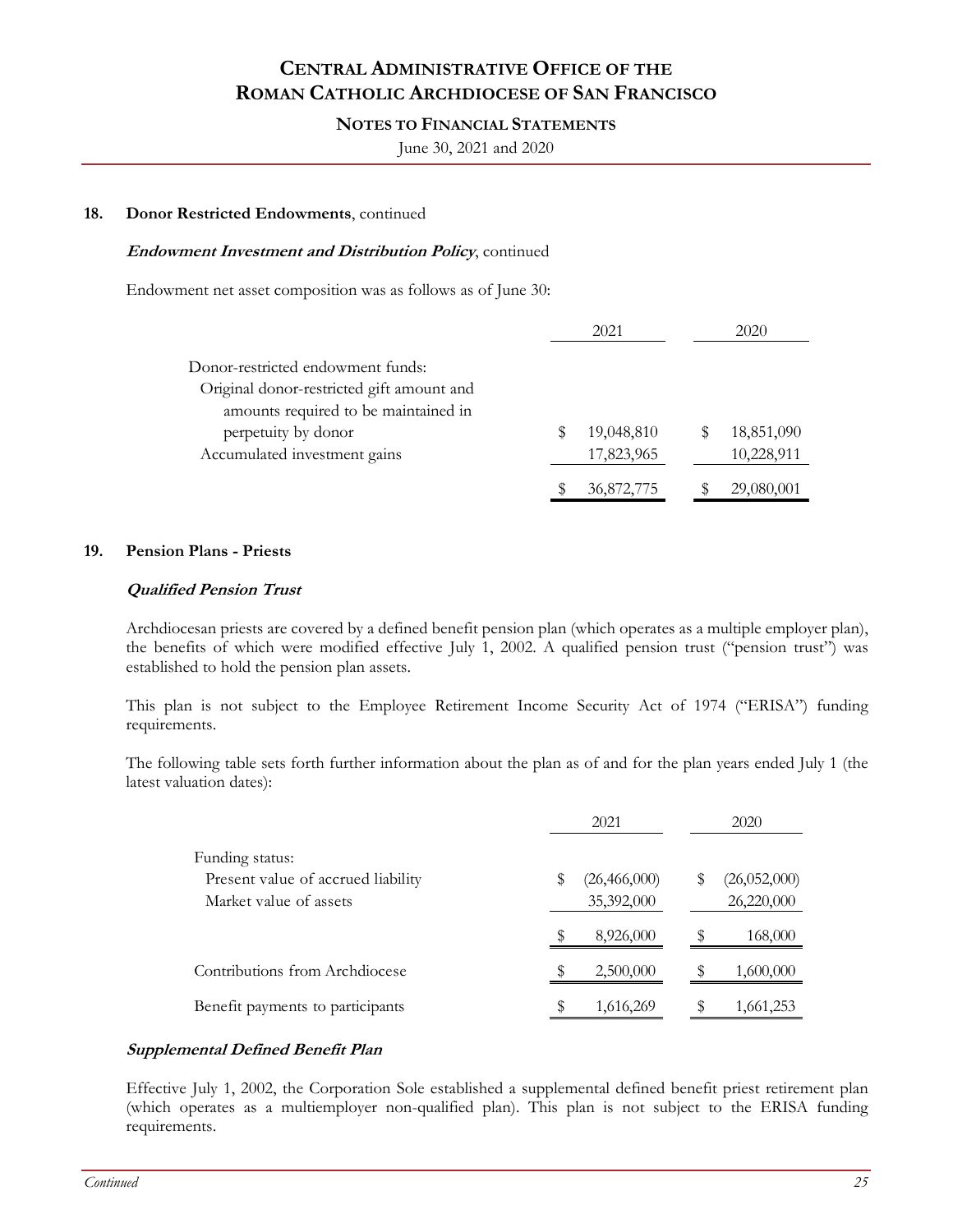### **NOTES TO FINANCIAL STATEMENTS**

June 30, 2021 and 2020

### **19. Pension Plans - Priests**, continued

### **Supplemental Defined Benefit Plan**, continued

The following table sets forth further information about the plan as of and for the plan years ended July 1 (the latest valuation dates):

|                                                                                 |   | 2021                      |    | 2020                      |  |  |
|---------------------------------------------------------------------------------|---|---------------------------|----|---------------------------|--|--|
| Funding status:<br>Present value of accrued liability<br>Market value of assets | S | (6,782,000)<br>10,914,000 | \$ | (6,384,000)<br>11,638,000 |  |  |
|                                                                                 |   | 4,132,000                 |    | 5,254,000                 |  |  |
| Contributions from Archdiocese                                                  |   | 335,832                   | S  | 397,437                   |  |  |
| Benefit payments to participants                                                |   | 311,654                   |    | 359,050                   |  |  |

## **20. Pension Plan - Lay Employees**

All full-time, non-priest employees of the Archdiocesan entities, such as the Chancery, parishes, elementary schools, St. Patrick's Seminary, and Cemeteries are enrolled in the Archdiocese of San Francisco Parochial Pension Plan (the "Plan"), which is a cash balance type plan (which operates as a multiemployer plan). The Plan is noncontributory for employees. Employer contributions are 7% of each participant's annual earnings, and 5% interest is credited to beginning-of-year account balances. This Plan is not subject to the ERISA funding requirements.

The following table sets forth further information about the Plan as of and for the plan years ended December 31 (the latest valuation dates):

|                                                                  | 2021                              | 2020                           |
|------------------------------------------------------------------|-----------------------------------|--------------------------------|
| Funding status:                                                  |                                   |                                |
| Present value of all accrued liability<br>Market value of assets | (132,850,000)<br>S<br>145,190,000 | (129, 724, 000)<br>131,533,000 |
|                                                                  | 12,340,000                        | 1,809,000                      |
| Contributions from the Archdiocesan entities                     | 7,660,337                         | 7,293,505                      |
| Benefit payments to participants                                 | 9,821,768<br>\$                   | 9,010,302                      |

Pension cost recognized by the Chancery was \$611,619 and \$680,252 for the years ended June 30, 2021 and 2020, respectively.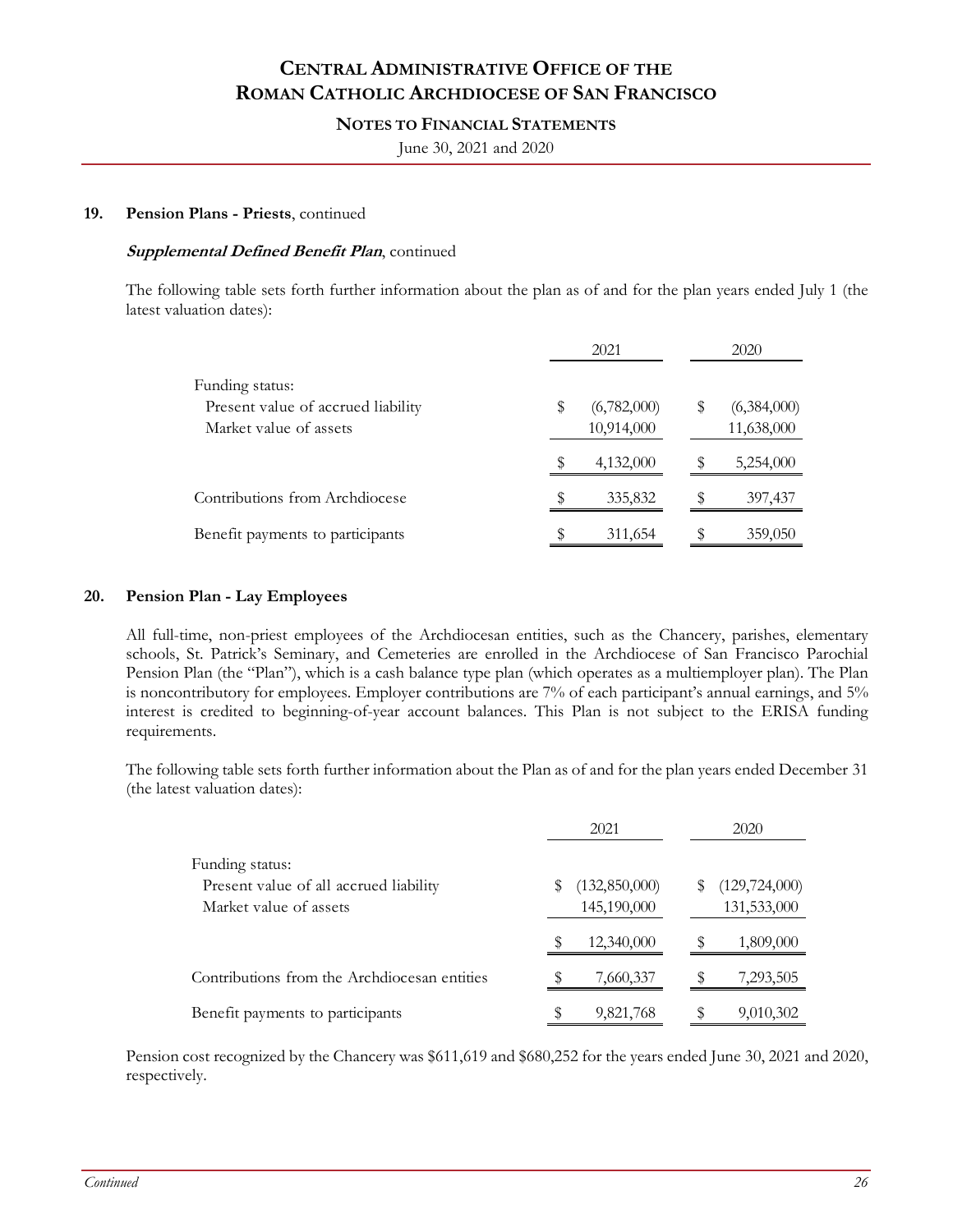#### **NOTES TO FINANCIAL STATEMENTS**

June 30, 2021 and 2020

## **21. Fair Value Measurements**

The following table presents the Chancery's financial assets and liabilities measured at fair value on a recurring basis as of June 30, 2021:

|                                        | 2021                    | Quoted Prices<br>in Active<br>Markets of<br><b>Identical Assets</b><br>(Level 1) | Other<br>Observable<br>Inputs<br>(Level 2) | Unobservable<br>Inputs<br>(Level 3) | <b>NAV</b>       |
|----------------------------------------|-------------------------|----------------------------------------------------------------------------------|--------------------------------------------|-------------------------------------|------------------|
| Assets:                                |                         |                                                                                  |                                            |                                     |                  |
| Cash equivalents:                      |                         |                                                                                  |                                            |                                     |                  |
| Money market funds                     | 126, 138, 357<br>s      | 126, 138, 357<br>\$                                                              | \$                                         | \$                                  | \$               |
| Certificates of deposit                | 160,000                 | 160,000                                                                          |                                            |                                     |                  |
| Total cash equivalents                 | 126,298,357<br>Ş        | 126,298,357<br>\$                                                                | \$                                         | $\$\,$                              | \$               |
| Beneficial interest in perpetual trust | 1,203,213<br>s          | \$                                                                               | \$                                         | \$<br>1,203,213                     | \$               |
| Investments:                           |                         |                                                                                  |                                            |                                     |                  |
| Cash equivalents:                      |                         |                                                                                  |                                            |                                     |                  |
| Money market funds                     | 2,584,387               | 2,584,387<br>\$                                                                  | S                                          | \$                                  | \$               |
| Total cash equivalents                 | 2,584,387               | 2,584,387                                                                        |                                            |                                     |                  |
|                                        |                         |                                                                                  |                                            |                                     |                  |
| Corporate stocks:                      |                         |                                                                                  |                                            |                                     |                  |
| Materials                              | 2,514,576               | 2,514,576                                                                        |                                            |                                     |                  |
| Telecommunication services             | 7,194,718               | 7,194,718                                                                        |                                            |                                     |                  |
| Consumer discretionary                 | 9,594,480               | 9,594,480                                                                        |                                            |                                     |                  |
| Consumer staples                       | 7,942,249               | 7,942,249                                                                        |                                            |                                     |                  |
| Energy<br>Financial                    | 1,176,698               | 1,176,698                                                                        |                                            |                                     |                  |
| Health care                            | 11,534,350<br>2,918,819 | 11,534,350<br>2,918,819                                                          |                                            |                                     |                  |
| Industrial                             | 8,403,179               |                                                                                  |                                            |                                     |                  |
| Technology                             | 13,973,951              | 8,403,179                                                                        |                                            |                                     |                  |
| <b>Utilities</b>                       | 736,106                 | 13,973,951<br>736,106                                                            |                                            |                                     |                  |
|                                        |                         |                                                                                  |                                            |                                     |                  |
| Real estate                            | 1,691,576               | 1,691,576                                                                        |                                            |                                     |                  |
| Other                                  | 4,387,342               | 4,387,342                                                                        |                                            |                                     |                  |
| Total corporate stocks                 | 72,068,044              | 72,068,044                                                                       |                                            |                                     |                  |
| Foreign and municipal bonds            | 11,249,731              |                                                                                  | 11,249,731                                 |                                     |                  |
| U.S. bonds and notes                   | 17,614,879              | 17,614,879                                                                       |                                            |                                     |                  |
| U.S. government securities             | 1,927,519               |                                                                                  | 1,927,519                                  |                                     |                  |
| Mutual funds:                          |                         |                                                                                  |                                            |                                     |                  |
| Foreign large blend                    | 10,980,709              | 10,980,709                                                                       |                                            |                                     |                  |
| World allocation                       | 19,012,296              | 19,012,296                                                                       |                                            |                                     |                  |
| Moderate allocation                    | 16,989,737              | 16,989,737                                                                       |                                            |                                     |                  |
| Global emerging markets                | 4,430,150               | 4,430,150                                                                        |                                            |                                     |                  |
| Small value                            | 922,510                 | 922,510                                                                          |                                            |                                     |                  |
| Total mutual funds                     | 52,335,402              | 52,335,402                                                                       |                                            |                                     |                  |
| Alternative investments:               |                         |                                                                                  |                                            |                                     |                  |
| Private real estate funds              | 9,936,547               |                                                                                  |                                            |                                     | 9,936,547        |
| Emerging Markets Fund                  | 4,129,087               |                                                                                  |                                            |                                     | 4,129,087        |
| Total alternative investments          | 14,065,634              |                                                                                  |                                            |                                     | 14,065,634       |
| Total investments                      | 171,845,596<br>\$       | \$144,602,712                                                                    | 13,177,250<br>\$                           | $\frac{1}{2}$                       | \$<br>14,065,634 |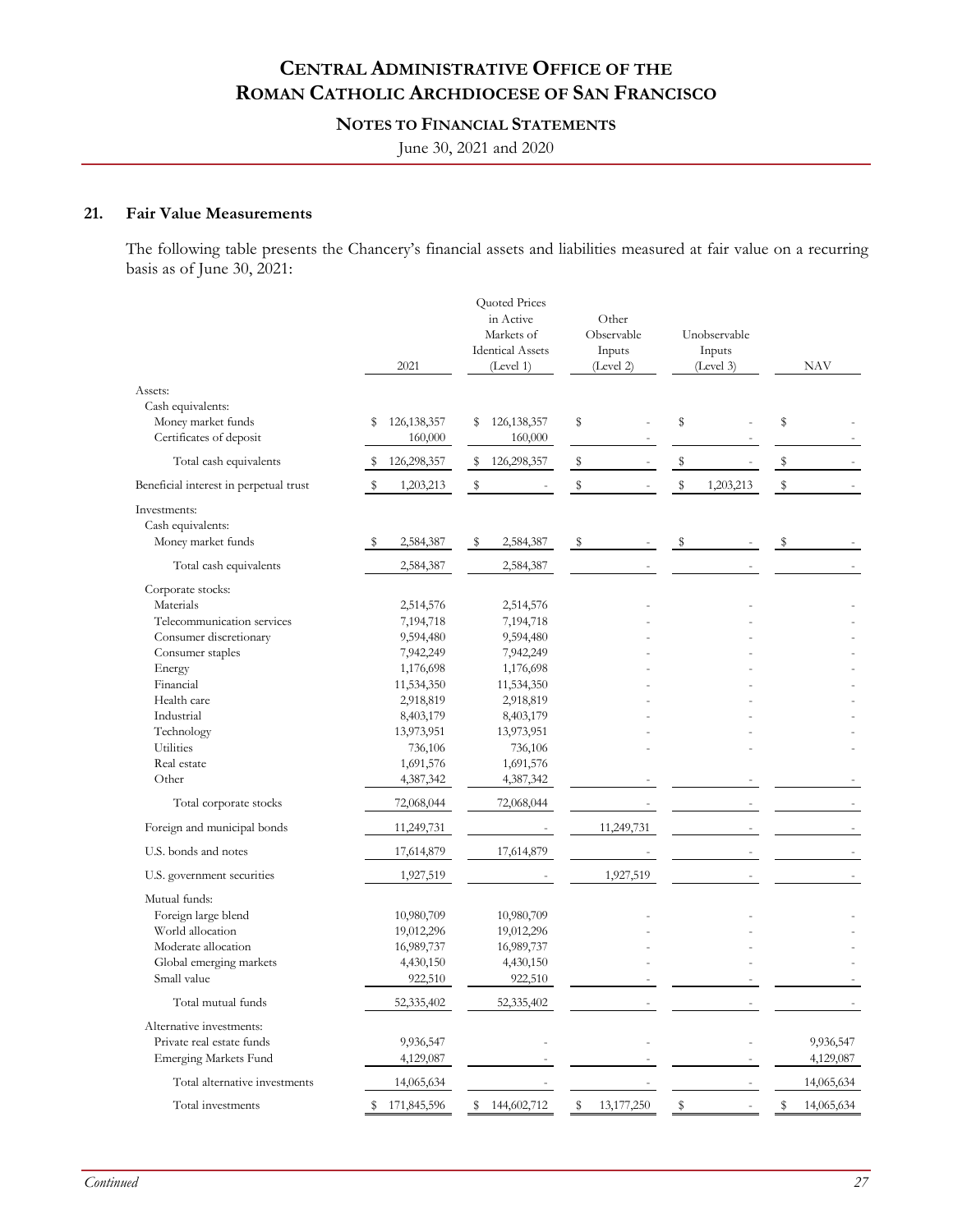**NOTES TO FINANCIAL STATEMENTS**

June 30, 2021 and 2020

## **21. Fair Value Measurements**, continued

The following table presents the Chancery's financial assets and liabilities measured at fair value on a recurring basis as of June 30, 2020:

| Assets:<br>Cash equivalents:<br>106,766,664<br>106,766,664<br>\$<br>\$<br>\$<br>Money market funds<br>\$<br>\$<br>Certificates of deposit<br>160,000<br>160,000<br>$\pmb{\mathbb{S}}$<br>\$<br>\$<br>\$<br>Total cash equivalents<br>106,926,664<br>106,926,664<br>s<br>$\mathbb S$<br>$\,$<br>$\pmb{\mathbb{S}}$<br>${\mathbb S}$<br>Beneficial interest in perpetual trust<br>\$<br>1,005,493<br>1,005,493<br>Investments:<br>Cash equivalents:<br>Money market funds<br>5,234,605<br>\$<br>\$<br>S<br>\$<br>5,234,605<br>\$<br>Total cash equivalents<br>5,234,605<br>5,234,605<br>Corporate stocks:<br>Materials<br>1,229,417<br>1,229,417<br>Telecommunication services<br>6,070,750<br>6,070,750<br>Consumer discretionary<br>8,204,094<br>8,204,094<br>Consumer staples<br>8,109,203<br>8,109,203<br>Energy<br>926,641<br>926,641<br>Financial<br>8,726,650<br>8,726,650<br>Health care<br>3,375,927<br>3,375,927<br>Industrial<br>6,983,622<br>6,983,622<br>Technology<br>14,423,597<br>14,423,597<br>Utilities<br>552,462<br>552,462<br>Real estate<br>747,284<br>747,284<br>Total corporate stocks<br>59,349,647<br>59,349,647<br>Foreign and municipal bonds<br>11,944,671<br>11,944,671<br>5,689,665<br>U.S. bonds and notes<br>5,689,665<br>3,672,066<br>U.S. government securities<br>3,672,066<br>Mutual funds:<br>Foreign large blend<br>18,321,846<br>18,321,846<br>World allocation<br>6,156,593<br>6,156,593<br>Moderate allocation<br>14,082,729<br>14,082,729<br>Emerging markets multi-strategy<br>3,703,550<br>3,703,550<br>Small value<br>246,087<br>246,087 |                    | 2020       | Quoted Prices<br>in Active<br>Markets of<br><b>Identical Assets</b><br>(Level 1) | Other<br>Observable<br>Inputs<br>(Level 2) | Unobservable<br>Inputs<br>(Level 3) | <b>NAV</b> |
|--------------------------------------------------------------------------------------------------------------------------------------------------------------------------------------------------------------------------------------------------------------------------------------------------------------------------------------------------------------------------------------------------------------------------------------------------------------------------------------------------------------------------------------------------------------------------------------------------------------------------------------------------------------------------------------------------------------------------------------------------------------------------------------------------------------------------------------------------------------------------------------------------------------------------------------------------------------------------------------------------------------------------------------------------------------------------------------------------------------------------------------------------------------------------------------------------------------------------------------------------------------------------------------------------------------------------------------------------------------------------------------------------------------------------------------------------------------------------------------------------------------------------------------------------------------------------------------|--------------------|------------|----------------------------------------------------------------------------------|--------------------------------------------|-------------------------------------|------------|
|                                                                                                                                                                                                                                                                                                                                                                                                                                                                                                                                                                                                                                                                                                                                                                                                                                                                                                                                                                                                                                                                                                                                                                                                                                                                                                                                                                                                                                                                                                                                                                                      |                    |            |                                                                                  |                                            |                                     |            |
|                                                                                                                                                                                                                                                                                                                                                                                                                                                                                                                                                                                                                                                                                                                                                                                                                                                                                                                                                                                                                                                                                                                                                                                                                                                                                                                                                                                                                                                                                                                                                                                      |                    |            |                                                                                  |                                            |                                     |            |
|                                                                                                                                                                                                                                                                                                                                                                                                                                                                                                                                                                                                                                                                                                                                                                                                                                                                                                                                                                                                                                                                                                                                                                                                                                                                                                                                                                                                                                                                                                                                                                                      |                    |            |                                                                                  |                                            |                                     |            |
|                                                                                                                                                                                                                                                                                                                                                                                                                                                                                                                                                                                                                                                                                                                                                                                                                                                                                                                                                                                                                                                                                                                                                                                                                                                                                                                                                                                                                                                                                                                                                                                      |                    |            |                                                                                  |                                            |                                     |            |
|                                                                                                                                                                                                                                                                                                                                                                                                                                                                                                                                                                                                                                                                                                                                                                                                                                                                                                                                                                                                                                                                                                                                                                                                                                                                                                                                                                                                                                                                                                                                                                                      |                    |            |                                                                                  |                                            |                                     |            |
|                                                                                                                                                                                                                                                                                                                                                                                                                                                                                                                                                                                                                                                                                                                                                                                                                                                                                                                                                                                                                                                                                                                                                                                                                                                                                                                                                                                                                                                                                                                                                                                      |                    |            |                                                                                  |                                            |                                     |            |
|                                                                                                                                                                                                                                                                                                                                                                                                                                                                                                                                                                                                                                                                                                                                                                                                                                                                                                                                                                                                                                                                                                                                                                                                                                                                                                                                                                                                                                                                                                                                                                                      |                    |            |                                                                                  |                                            |                                     |            |
|                                                                                                                                                                                                                                                                                                                                                                                                                                                                                                                                                                                                                                                                                                                                                                                                                                                                                                                                                                                                                                                                                                                                                                                                                                                                                                                                                                                                                                                                                                                                                                                      |                    |            |                                                                                  |                                            |                                     |            |
|                                                                                                                                                                                                                                                                                                                                                                                                                                                                                                                                                                                                                                                                                                                                                                                                                                                                                                                                                                                                                                                                                                                                                                                                                                                                                                                                                                                                                                                                                                                                                                                      |                    |            |                                                                                  |                                            |                                     |            |
|                                                                                                                                                                                                                                                                                                                                                                                                                                                                                                                                                                                                                                                                                                                                                                                                                                                                                                                                                                                                                                                                                                                                                                                                                                                                                                                                                                                                                                                                                                                                                                                      |                    |            |                                                                                  |                                            |                                     |            |
|                                                                                                                                                                                                                                                                                                                                                                                                                                                                                                                                                                                                                                                                                                                                                                                                                                                                                                                                                                                                                                                                                                                                                                                                                                                                                                                                                                                                                                                                                                                                                                                      |                    |            |                                                                                  |                                            |                                     |            |
|                                                                                                                                                                                                                                                                                                                                                                                                                                                                                                                                                                                                                                                                                                                                                                                                                                                                                                                                                                                                                                                                                                                                                                                                                                                                                                                                                                                                                                                                                                                                                                                      |                    |            |                                                                                  |                                            |                                     |            |
|                                                                                                                                                                                                                                                                                                                                                                                                                                                                                                                                                                                                                                                                                                                                                                                                                                                                                                                                                                                                                                                                                                                                                                                                                                                                                                                                                                                                                                                                                                                                                                                      |                    |            |                                                                                  |                                            |                                     |            |
|                                                                                                                                                                                                                                                                                                                                                                                                                                                                                                                                                                                                                                                                                                                                                                                                                                                                                                                                                                                                                                                                                                                                                                                                                                                                                                                                                                                                                                                                                                                                                                                      |                    |            |                                                                                  |                                            |                                     |            |
|                                                                                                                                                                                                                                                                                                                                                                                                                                                                                                                                                                                                                                                                                                                                                                                                                                                                                                                                                                                                                                                                                                                                                                                                                                                                                                                                                                                                                                                                                                                                                                                      |                    |            |                                                                                  |                                            |                                     |            |
|                                                                                                                                                                                                                                                                                                                                                                                                                                                                                                                                                                                                                                                                                                                                                                                                                                                                                                                                                                                                                                                                                                                                                                                                                                                                                                                                                                                                                                                                                                                                                                                      |                    |            |                                                                                  |                                            |                                     |            |
|                                                                                                                                                                                                                                                                                                                                                                                                                                                                                                                                                                                                                                                                                                                                                                                                                                                                                                                                                                                                                                                                                                                                                                                                                                                                                                                                                                                                                                                                                                                                                                                      |                    |            |                                                                                  |                                            |                                     |            |
|                                                                                                                                                                                                                                                                                                                                                                                                                                                                                                                                                                                                                                                                                                                                                                                                                                                                                                                                                                                                                                                                                                                                                                                                                                                                                                                                                                                                                                                                                                                                                                                      |                    |            |                                                                                  |                                            |                                     |            |
|                                                                                                                                                                                                                                                                                                                                                                                                                                                                                                                                                                                                                                                                                                                                                                                                                                                                                                                                                                                                                                                                                                                                                                                                                                                                                                                                                                                                                                                                                                                                                                                      |                    |            |                                                                                  |                                            |                                     |            |
|                                                                                                                                                                                                                                                                                                                                                                                                                                                                                                                                                                                                                                                                                                                                                                                                                                                                                                                                                                                                                                                                                                                                                                                                                                                                                                                                                                                                                                                                                                                                                                                      |                    |            |                                                                                  |                                            |                                     |            |
|                                                                                                                                                                                                                                                                                                                                                                                                                                                                                                                                                                                                                                                                                                                                                                                                                                                                                                                                                                                                                                                                                                                                                                                                                                                                                                                                                                                                                                                                                                                                                                                      |                    |            |                                                                                  |                                            |                                     |            |
|                                                                                                                                                                                                                                                                                                                                                                                                                                                                                                                                                                                                                                                                                                                                                                                                                                                                                                                                                                                                                                                                                                                                                                                                                                                                                                                                                                                                                                                                                                                                                                                      |                    |            |                                                                                  |                                            |                                     |            |
|                                                                                                                                                                                                                                                                                                                                                                                                                                                                                                                                                                                                                                                                                                                                                                                                                                                                                                                                                                                                                                                                                                                                                                                                                                                                                                                                                                                                                                                                                                                                                                                      |                    |            |                                                                                  |                                            |                                     |            |
|                                                                                                                                                                                                                                                                                                                                                                                                                                                                                                                                                                                                                                                                                                                                                                                                                                                                                                                                                                                                                                                                                                                                                                                                                                                                                                                                                                                                                                                                                                                                                                                      |                    |            |                                                                                  |                                            |                                     |            |
|                                                                                                                                                                                                                                                                                                                                                                                                                                                                                                                                                                                                                                                                                                                                                                                                                                                                                                                                                                                                                                                                                                                                                                                                                                                                                                                                                                                                                                                                                                                                                                                      |                    |            |                                                                                  |                                            |                                     |            |
|                                                                                                                                                                                                                                                                                                                                                                                                                                                                                                                                                                                                                                                                                                                                                                                                                                                                                                                                                                                                                                                                                                                                                                                                                                                                                                                                                                                                                                                                                                                                                                                      |                    |            |                                                                                  |                                            |                                     |            |
|                                                                                                                                                                                                                                                                                                                                                                                                                                                                                                                                                                                                                                                                                                                                                                                                                                                                                                                                                                                                                                                                                                                                                                                                                                                                                                                                                                                                                                                                                                                                                                                      |                    |            |                                                                                  |                                            |                                     |            |
|                                                                                                                                                                                                                                                                                                                                                                                                                                                                                                                                                                                                                                                                                                                                                                                                                                                                                                                                                                                                                                                                                                                                                                                                                                                                                                                                                                                                                                                                                                                                                                                      |                    |            |                                                                                  |                                            |                                     |            |
|                                                                                                                                                                                                                                                                                                                                                                                                                                                                                                                                                                                                                                                                                                                                                                                                                                                                                                                                                                                                                                                                                                                                                                                                                                                                                                                                                                                                                                                                                                                                                                                      |                    |            |                                                                                  |                                            |                                     |            |
|                                                                                                                                                                                                                                                                                                                                                                                                                                                                                                                                                                                                                                                                                                                                                                                                                                                                                                                                                                                                                                                                                                                                                                                                                                                                                                                                                                                                                                                                                                                                                                                      |                    |            |                                                                                  |                                            |                                     |            |
|                                                                                                                                                                                                                                                                                                                                                                                                                                                                                                                                                                                                                                                                                                                                                                                                                                                                                                                                                                                                                                                                                                                                                                                                                                                                                                                                                                                                                                                                                                                                                                                      |                    |            |                                                                                  |                                            |                                     |            |
|                                                                                                                                                                                                                                                                                                                                                                                                                                                                                                                                                                                                                                                                                                                                                                                                                                                                                                                                                                                                                                                                                                                                                                                                                                                                                                                                                                                                                                                                                                                                                                                      |                    |            |                                                                                  |                                            |                                     |            |
|                                                                                                                                                                                                                                                                                                                                                                                                                                                                                                                                                                                                                                                                                                                                                                                                                                                                                                                                                                                                                                                                                                                                                                                                                                                                                                                                                                                                                                                                                                                                                                                      | Total mutual funds | 42,510,805 | 42,510,805                                                                       |                                            |                                     |            |
| Alternative investments:                                                                                                                                                                                                                                                                                                                                                                                                                                                                                                                                                                                                                                                                                                                                                                                                                                                                                                                                                                                                                                                                                                                                                                                                                                                                                                                                                                                                                                                                                                                                                             |                    |            |                                                                                  |                                            |                                     |            |
| Private real estate funds<br>9,402,053<br>9,402,053                                                                                                                                                                                                                                                                                                                                                                                                                                                                                                                                                                                                                                                                                                                                                                                                                                                                                                                                                                                                                                                                                                                                                                                                                                                                                                                                                                                                                                                                                                                                  |                    |            |                                                                                  |                                            |                                     |            |
| Emerging Markets Fund<br>3,604,339<br>3,604,339                                                                                                                                                                                                                                                                                                                                                                                                                                                                                                                                                                                                                                                                                                                                                                                                                                                                                                                                                                                                                                                                                                                                                                                                                                                                                                                                                                                                                                                                                                                                      |                    |            |                                                                                  |                                            |                                     |            |
| Total alternative investments<br>13,006,392<br>13,006,392                                                                                                                                                                                                                                                                                                                                                                                                                                                                                                                                                                                                                                                                                                                                                                                                                                                                                                                                                                                                                                                                                                                                                                                                                                                                                                                                                                                                                                                                                                                            |                    |            |                                                                                  |                                            |                                     |            |
| 141,407,851<br>112,784,722<br>\$<br>15,616,737<br>\$<br>\$<br>13,006,392<br>Total investments<br>\$<br>\$                                                                                                                                                                                                                                                                                                                                                                                                                                                                                                                                                                                                                                                                                                                                                                                                                                                                                                                                                                                                                                                                                                                                                                                                                                                                                                                                                                                                                                                                            |                    |            |                                                                                  |                                            |                                     |            |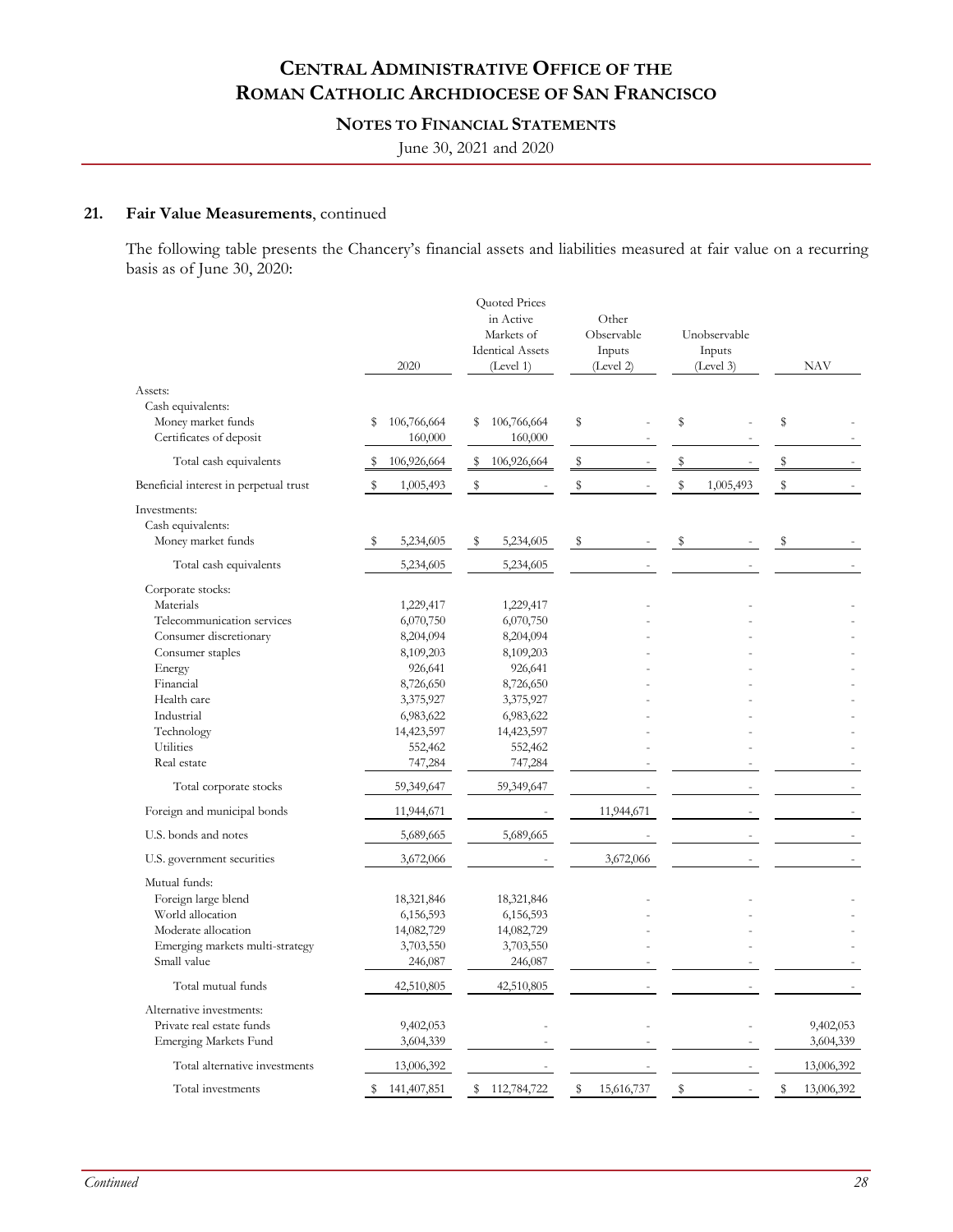## **NOTES TO FINANCIAL STATEMENTS**

June 30, 2021 and 2020

### **21. Fair Value Measurements**, continued

The Chancery uses the NAV to determine the fair value of all the underlying investments which a) do not have readily determinable fair values and b) prepare their financial statements consistent with the measurement principles of an investment company or have attributes of an investment company. The Chancery was invested in three private real estate funds valued at \$9,936,547 and \$9,402,053 as of June 30, 2021 and 2020, respectively. The funds' strategy is an income-oriented core strategy focused on institutional quality assets with an emphasis on long-term stabilized cash flow and market appreciation potential. Two of the three funds have claw back provisions of various percentages and the third provides for redemptions quarterly with a 10 day notice.

The Chancery was invested in one emerging market fund valued at \$4,129,087 and \$3,604,339 as of June 30, 2021 and 2020, respectively. The fund's strategy is to seek capital appreciation through investment in common stock of growth companies domiciles, headquartered, or with primary business activities or principal trading markets in developing countries. The fund has a lockout period and no restrictions on redemptions.

The beneficial interest in the perpetual trust is classified as Level 3 within the fair value hierarchy. Reconciliations were as follows for the years ended June 30:

|                                                          | 2021                 | 2020                   |
|----------------------------------------------------------|----------------------|------------------------|
| Beginning balance, at fair value<br>Change in fair value | 1,005,493<br>197,720 | 1,024,373<br>(18, 880) |
| Ending balance, at fair value                            | 1,203,213            | 1,005,493              |

As a practical expedient, the Chancery uses the fair value of trust assets to value its beneficial interest in the perpetual trust.

# **22. Risk Retention Group**

Prior to July 1, 2015 and again starting on July 1, 2017, the Corporation Sole received its liability coverages through its participation with other dioceses in state-regulated risk retention groups. Effective July 1, 2015, general insurance coverages were procured from insurance underwriters that are separate from the state regulated risk retention groups.

Generally, liability coverages previously provided through the state-regulated risk retention groups will continue to cover claims made on or before July 1, 2015 and after July 1, 2017.

#### **23. Commitments and Contingencies**

Effective January 1, 2020, California AB 218 revised the statute of limitations applicable to claims arising from sexual abuse of a minor, including a three-year window in which the claims of individuals previously barred from filing such claims are revived. Among other things, California AB 218 allows treble damages against a defendant where the defendant's alleged "cover-up" has caused the abuse. The Archdiocese is challenging the constitutionality of the addition of treble damages as a penalty.